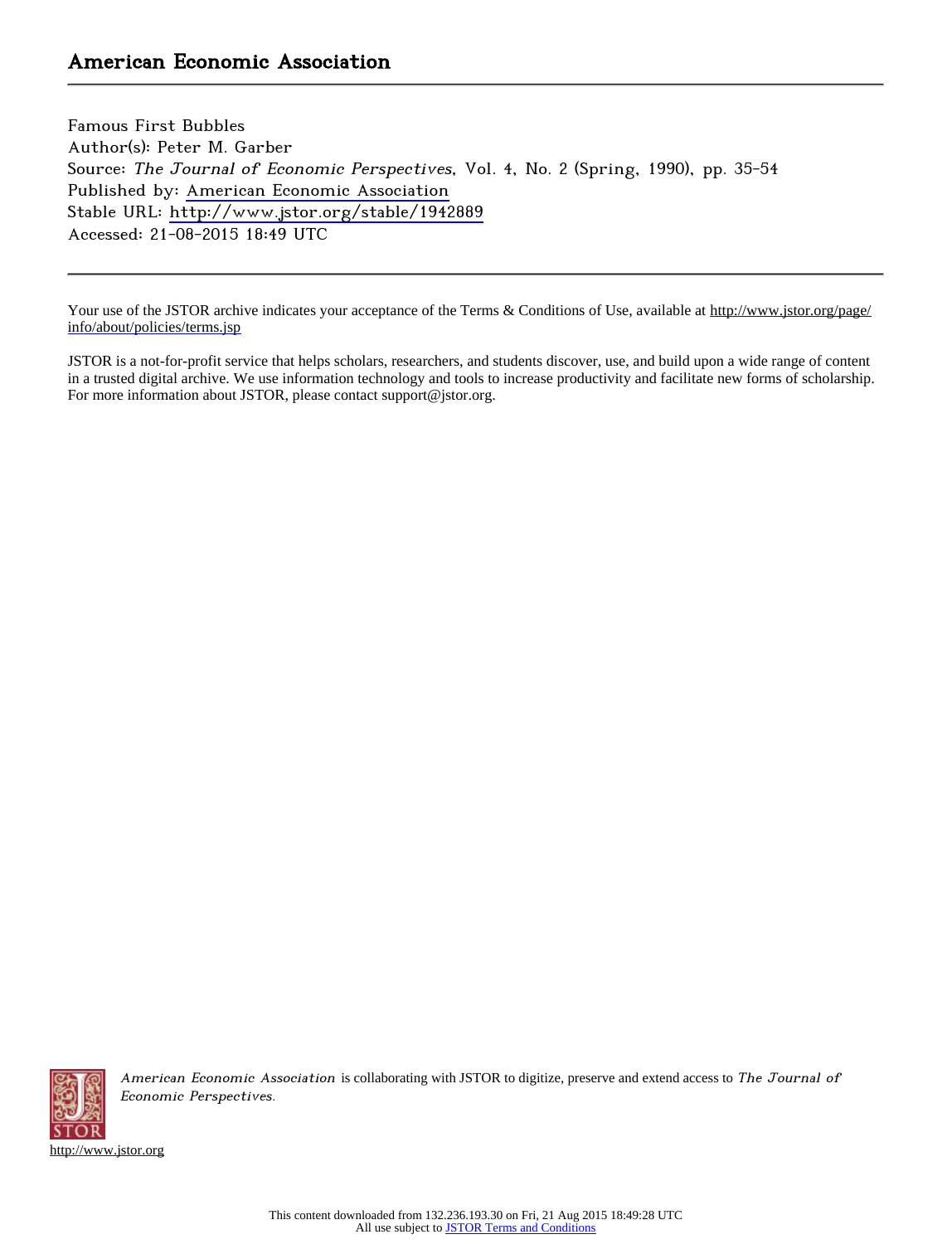# **Famous First Bubbles**

**Peter M. Garber** 

**<sup>T</sup>he jargon of economics and finance contains numerous colorful expressions to denote a market-determined asset price at odds with any reasonable economic explanation. Such words as "tulip mania," "bubble," "chain letter," "Ponzi scheme," "panic," "crash," and "financial crisis" immediately evoke images of frenzied and probably irrational speculative activity. Many of these terms have emerged from specific speculative episodes which have been sufficiently frequent and important that they underpin a strong current belief among economists that key capital markets sometimes generate irrational and inefficient pricing and allocational outcomes.** 

**Before economists relegate a speculative event to the inexplicable or bubble category, however, we must exhaust all reasonable economic explanations. While such explanations are often not easily generated due to the inherent complexity of economic phenomena, the business of economists is to find clever fundamental market explanations for events; and our methodology should always require that we search intensively for market fundamental explanations before clutching the "bubble" last resort.** 

**Thus, among the "reasonable" or "market fundamental" explanations I would include the perception of an increased probability of large returns. The perception might be triggered by genuine economic good news, by a convincing new economic theory about payoffs or by a fraud launched by insiders acting strategically to trick investors. It might also be triggered by uninformed market participants correctly inferring changes in the distribution of dividends by observing price movements generated by the trading of informed insiders. While some of these perceptions might** 

**\* Peter M. Garber is Professor of Economics, Brown University, Providence, Rhode Island.**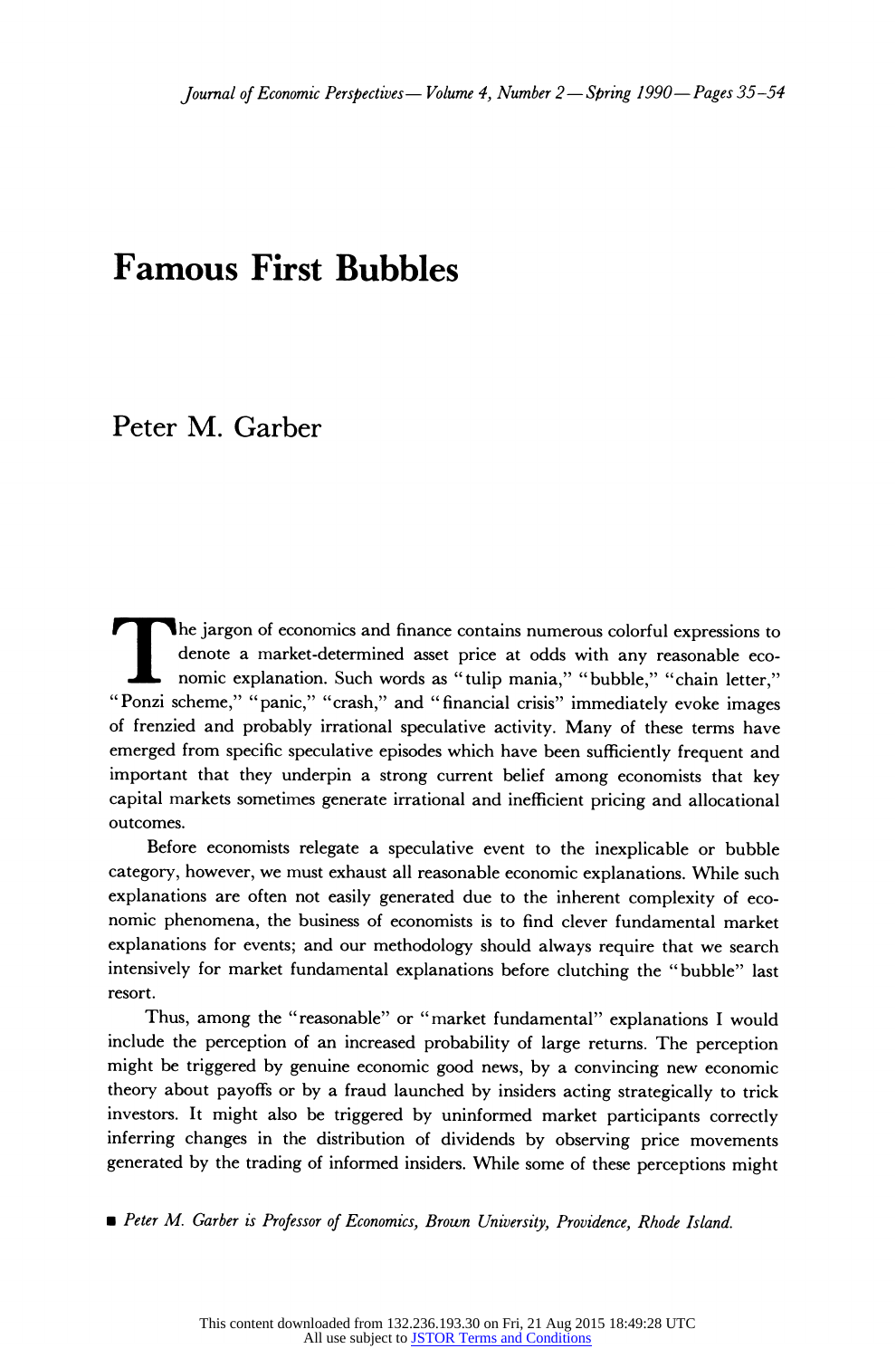**in the end prove erroneous, movements in asset prices based on them are fundamental and not bubble movements.** 

**I aim in these pages to propose market fundamental explanations for the three most famous bubbles: the Dutch tulipmania (1634-37), the Mississippi Bubble (1719-20), and the closely-connected South Sea Bubble (1720). Though several authors have proposed market fundamental explanations for the well-documented Mississippi and South Sea Bubbles, these episodes are still treated in the modern literature as outbursts of irrationality. This may be attributable to the influence of Mackay's (1852) graphic descriptions of the frenzied speculative crowds which materialized in Paris and London in 1719 and 1720; from our current perspective, though, such "irrational" speculation probably looked a lot like a normal day in a pit of the Board of Trade.** 

**As a justification for concentrating on these three bubbles, I will briefly explore the modern bubble literature to show that these episodes are frequently invoked as motivation for adopting bubble explanations. Next, I will briefly describe the nature of the asset markets and financial manipulations which occurred in these episodes and provide market fundamental explanations.** 

### **The Three Bubbles in the Modern Literature**

**Standard reference sources in economics typically refer to one or more of these events in defining the term "bubble." For example, Palgrave's Dictionary (1926, p. 181) defines a bubble as "any unsound commercial undertaking accompanied by a high degree of speculation." It then provides histories of tulipmania, the Mississippi Bubble and the South Sea Bubble as examples. In his article on "bubbles" in The New**  Palgrave (1987), Kindleberger includes the tulipmania as one of the two most famous **manias. (His other example is the British railway mania of the 1840s.) Curiously, the entry on "tulipmania" in the The New Palgrave does not refer to the 17th century Dutch speculative episode. Instead, Calvo defines "tulipmania" generically, as a situation in which asset prices do not behave in ways explainable by economic fundamentals, and then develops examples of rational bubbles.** 

**In the past few decades, these historical episodes have passed into the common lore of economics. Samuelson (1957, 1967) refers to the tulipmania and associates it (1967, p. 230) with "the purely financial dream world of indefinite group self-fulfillment," though he is skeptical that such phenomena are important in real markets. Students of Samuelson like Shell and Stiglitz (1967) state, "The instability of the Hahn model is suggestive of the economic forces operating during 'speculative booms' like the Tulip Bulb mania."1** 

**The "sunspot" literature has revived references to these famous bubbles. For example, Azariadis (1981, p. 380) states that, "The evidence on the influence of subjective factors is ample and dates back several centuries; the Dutch 'tulip mania,'** 

**IBurmeister (1980, pp. 264-286) summarizes the research activity about 'the Hahn problem."**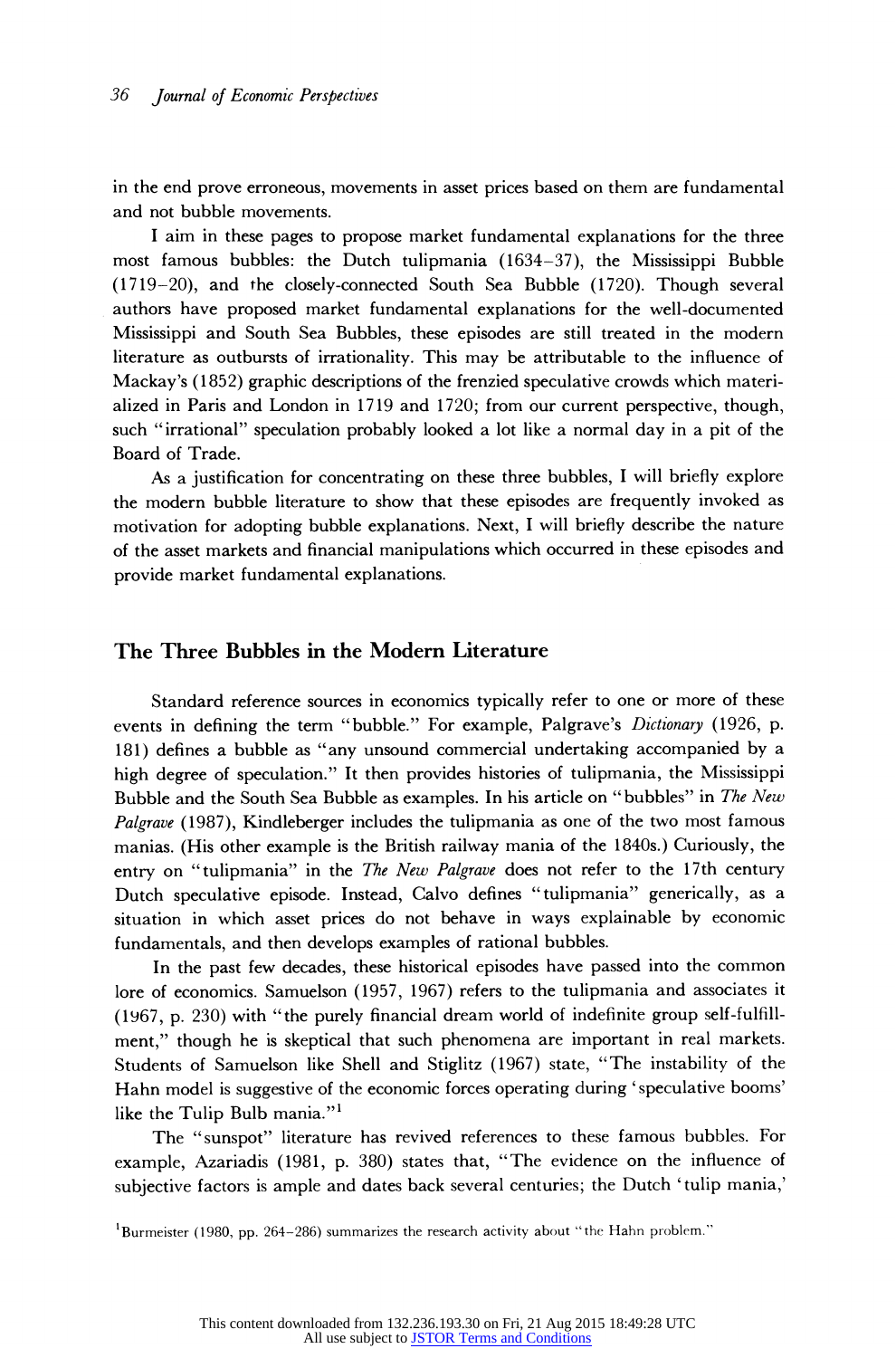**the South Sea bubble in England, the collapse of the Mississippi Company in France are three well-documented cases of speculative price movements which historians consider unwarranted by 'objective' conditions."2 In a more recent motivational argument for the importance of "sunspots," Azariadis and Guesnerie (1986) state, "And the reading of economic historians may suggest that these factors (sunspots) have some pertinence for the explanation of phenomena like the Dutch tulipmania in the seventeenth century and the Great Depression in our own."** 

**J. van Horne (1985), influenced by mounting evidence of financial market anomalies, accepts the possibility of bubbles and manias and refers to the tulipmania, where a "single bulb sold for many years' salary." With a reference to the tulipmania, Shiller (1986) argues that asset markets are driven by capricious investors acting on the basis of fads and bubbles. In papers related to this literature, Cutler, Poterba, and Summers (1989) refer to the tulipmania, the Mississippi bubble and the South Sea bubble as examples of how trading dynamics may affect asset prices. Finally, in the exchange rate literature, Meese (1986) refers to tulipmania and Krugman (1985) conjures up the images of both the tulipmania and the South Sea Bubble while building a case for a bubble interpretation of the movements of the dollar exchange rate during the 1980s.** 

**The reader can probably provide other cases where these episodes are cited as clear evidence of bubbles in the past. In contrast, I will argue that none of these episodes should actually qualify as bubbles.** 

## **The Fundamentals of Tulipmania**

**Mackay (1852) passed on to economists the standard description of the tulipmania as a speculative bubble.3 In this description, the Netherlands became a center of cultivation and development of new tulip varieties after the tulip's entry into Europe from Turkey in the mid-1500s. Professional growers and wealthy flower fanciers created a market for rare varieties in which bulbs sold at high prices. For example, a Semper Augustus bulb sold for 2000 guilders in 1625, an amount of gold worth about \$16,000 at \$400 per ounce. Common bulb varieties, on the other hand, received very low prices.** 

**By 1636, the rapid price rises attracted speculators, and prices of many varieties surged upward from November 1636 through January 1637. In February 1637, prices suddenly collapsed, and bulbs could not be sold at 10 percent of their peak values. By** 

**<sup>2</sup>Actually, the company involved was not called the Mississippi Company. Initially, it was the Compagnie d'Occident; and after a series of corporate takeovers, it became the Compagnie des Indes.** 

**<sup>3</sup>Mackay plagiarized his description from Beckmann (1846). Beckmann refers to a long sequence of research about the episode, but all sources are ultimately based on a set of three anonymously written**  pamphlets in dialogue form published in 1637. These pamphlets were among dozens written just after the **collapse by anti-speculative partisans launched by the economic oligarchy which wished to assure that speculative capital was channeled through markets which it controlled.**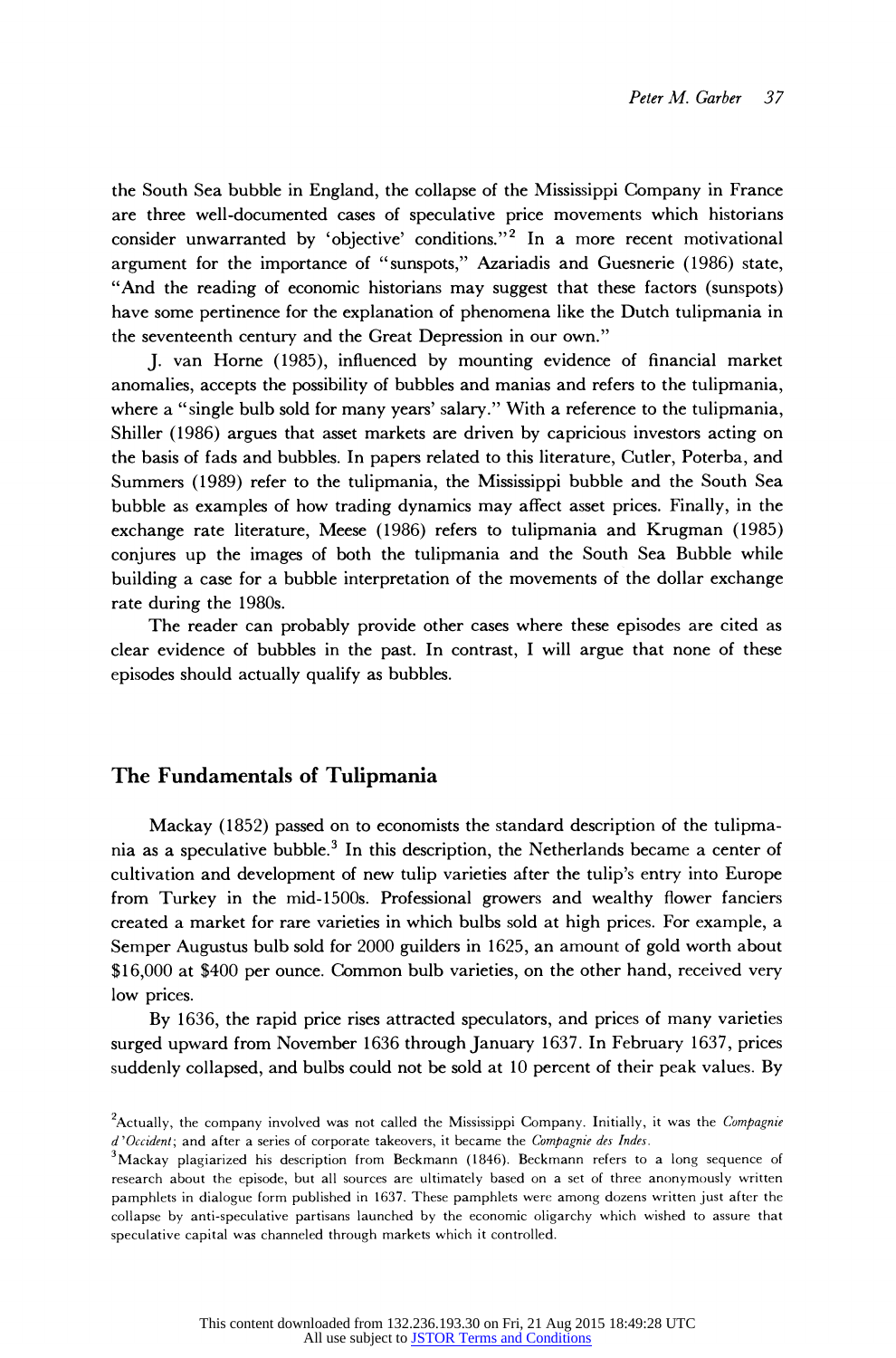**1739, the prices of all the most prized bulbs of the mania had fallen to no more than 0.1 guilder. This was 1/200 of 1 percent of Semper Augustus's peak price. The story concludes by asserting that the collapse led to economic distress in the Netherlands for years afterwards.** 

**The standard version of the tulipmania neglects discussion about what the market fundamental price of bulbs should have been. Mackay did not report transaction prices for the rare bulbs immediately after the collapse. Instead, he recorded tulip bulb prices from 60 or 200 years after the collapse, interpreting these much lower prices as ones justified by market fundamentals. Yet the dynamics of bulb prices during the tulip episode were typical of any market for rare bulbs, even those existing today. The tulip market involved only bulbs affected by a mosaic virus which had the effect of creating beautiful, feathered patterns in the flowers. Only diseased bulbs were valued by traders and collectors, because a particular pattern could not be reproduced through seed propagation. Only through budding of the mother bulb would a pattern breed true.** 

**A standard pricing pattern arises for new varieties of flowers, even in modern markets. When a particularly prized variety is developed, its original bulb sells for a high price. As the bulbs accumulate, the variety's price falls rapidly; after less than 30 years, bulbs sell at their reproduction cost. This pattern raises two questions. First, why did the price of bulbs increase rapidly? Second, did prices decline faster than should have been expected?** 

**The price increases prior to February 1637 occurred as the status of a variety become clear; and as its renown increased, so would its price. After all, most new varieties were not considered particularly beautiful. This would explain the steady increase in the price of Semper Augustus. Similarly, a shift in fashion toward the appreciation of tulips in general over a shorter period would generate rising prices for all the rare bulbs.** 

**To form an expectation about a typical rate of price decline of tulip bulbs, I collected data on 18th century bulb price patterns for various highly valued tulip bulbs. The level of 18th century prices was much lower than during the mania. By 1707, an enormous variety of tulip bulbs had been developed; and the tulip itself had been replaced as the most fashionable flower by the hyacinth. Nonetheless, as Table 1 shows, bulb prices still were falling sharply. The average annual rate of depreciation for these bulbs was 28.5 percent before bulb prices reached floor values.** 

**Table 2 reports prices of those bulbs for which I have been able to gather price data for years immediately after the mania. February 5, 1637 was the day on which peak prices were attained. For these bulbs from February 1637 to 1642, the average annual rate of price depreciation was 32 percent, not greatly different from the 18th century depreciation rate. If the more rapid annual rate of decline for the tulipmania bulbs was attributed entirely to the crash, and not to factors which materialized in the succeeding five years, the crash can have accounted for no more than a 16 percent price decline: large, but hardly the stuff that legends are made of.** 

**Strangely enough, if one is to speak of tulipmania, it would be more accurate to**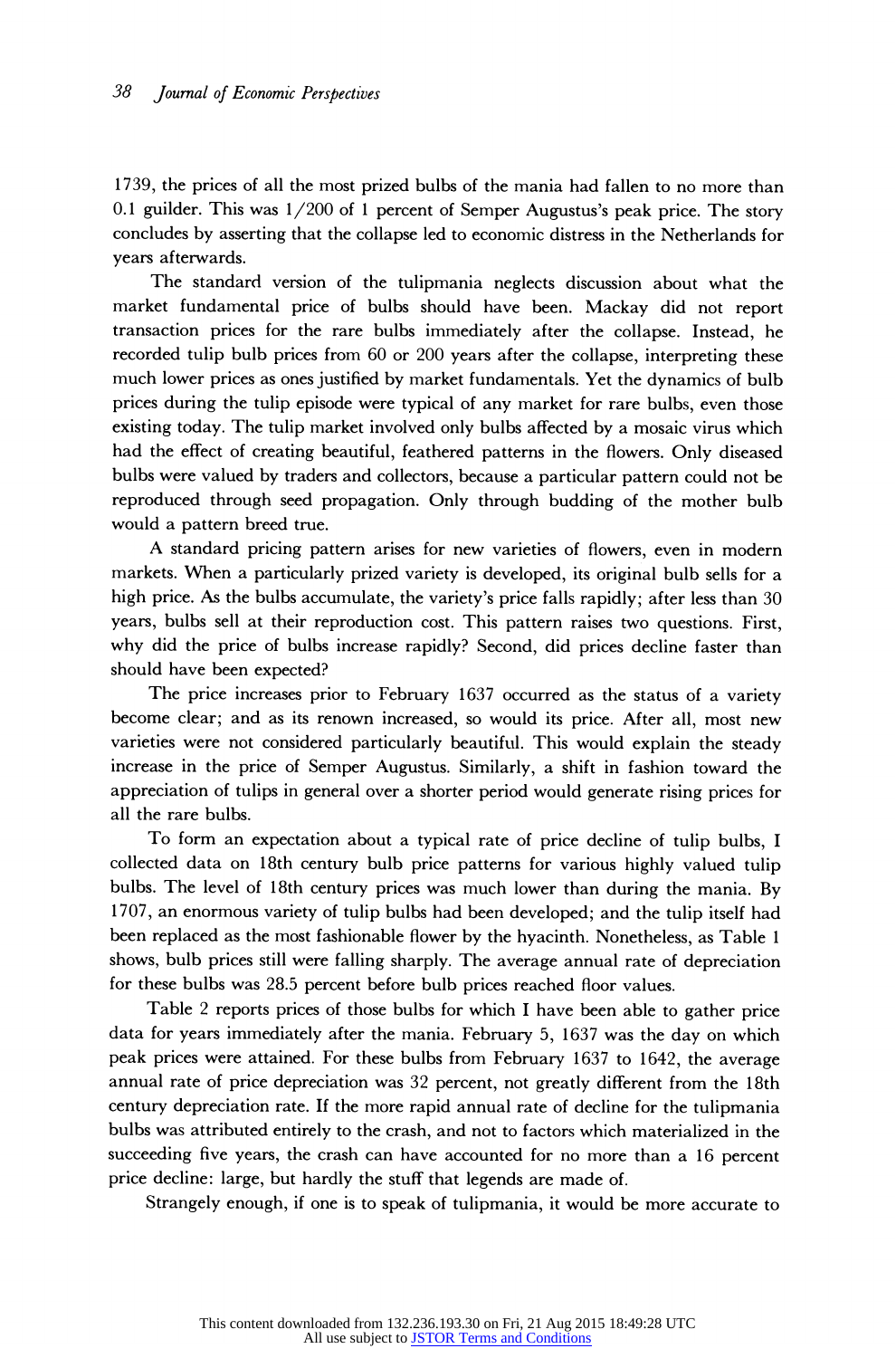| Bulb             | 1707 | 1722 | 1739 |
|------------------|------|------|------|
| 1. Premier Noble | 409  | ---  | 1.0  |
| 2. Aigle Noir    | 110  | 0.75 | 0.3  |
| 3. Roi de Fleurs | 251  | 10.0 | 0.1  |
| 4. Diamant       |      | 2.5  | 2.0  |

# **Table I Guilder Prices of Tulip Bulbs, 1707, 1722, and 1739**

**Source: Garber (1989).** 

# **Table 2 Post-Collapse Bulb Prices in Guilders**

| <b>Bulb</b>                    | Feb. 5, 1637 | $1642$ or $1643$ |
|--------------------------------|--------------|------------------|
| 1. English Admiral<br>(bulb)   | 700.         | 210.             |
| 2. Admirael van Eyck<br>(bulb) | 1345.        | 220.             |
| 3. General Rotgans             | 805.         | 138.             |

**Source: Garber (1989).** 

**speak of the rapid price rise and collapse in common bulbs in the last week of January and first week of February 1637. Common bulbs became objects of speculation among the lower classes in a future market which emerged in November 1636. These markets were located in local taverns, and each sale was associated with a payment of "wine money." In January 1637, prices for some common bulb varieties increased by as much as 25 times. For example, the peak price for a bulb called Switser of .17 guilders/aas was attained on February 5, the apparent peak of the market (1 aas = 1/20 gram). Data from notarized contracts on February 6 and 9 indicate a sudden decline to .11 guilders/aas. This represents a substantial decline from prices in the first five days of February, but it still exceeds the price of .035 guilders/aas attained on January 23. Price increases through mid-January, while rapid, were not as great as in the final two weeks of the speculation; and there is no evidence that they were out of line. Since serious traders ignored this market and participants in this market had almost no wealth, it can have been little more than a mid-winter diversion among tavern regulars mimicking more serious traders.** 

**Finally, there is no evidence of serious economic distress arising from the tulipmania. All histories of the period treat it as a golden age in Dutch development.**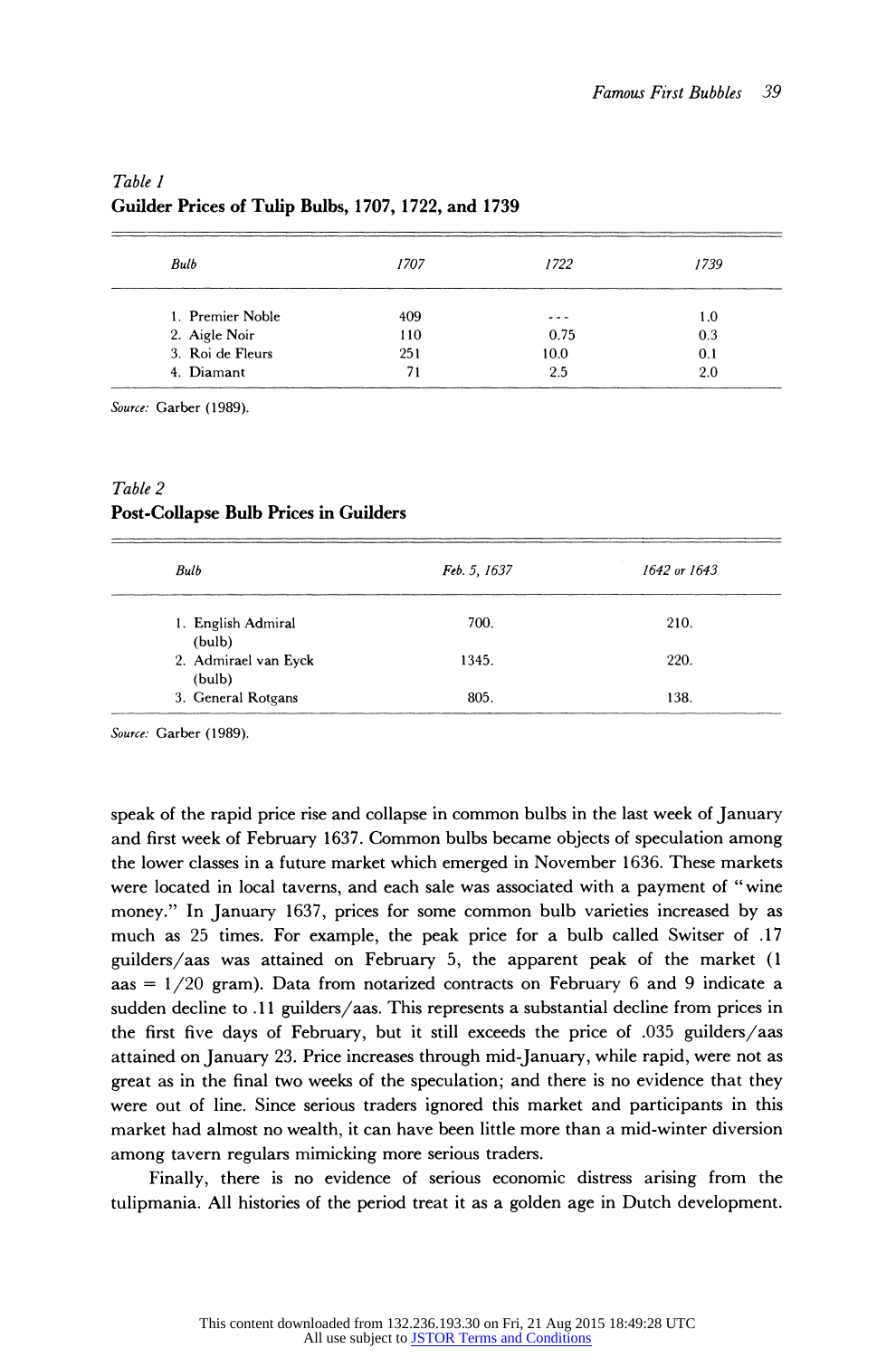# **A Preliminary View: The Mississippi and South Sea Bubbles**

**The financial dynamics of these speculations assumed remarkably similar forms. Each involved a company that sought a rapid expansion of its balance sheet through corporate takeovers or acquisition of government debt, financed by successive issues of shares. The new waves of shares marketed were offered at successively higher prices. The purchasers of the last wave of shares took the greatest losses when stock prices fell, while the initial buyers generally gained.** 

**Adam Anderson (1787, pp. 123-124) presents a remarkably lucid description of such speculative dynamics in which a sequence of investors buys equal shares in a venture:** 

**A, having one hundred pounds stock in trade, though pretty much in debt, gives it out to be worth three hundred pounds, on account of many privileges and advantages to which he is entitled. B, relying on A's great wisdom and integrity, sues to be admitted partner on those terms, and accordingly buys three hundred pounds into the partnership. The trade being afterwords given out or discovered to be very improving, C comes in at five hundred pounds; and afterwards D, at one thousand one hundred pounds. And the capital is then completed to two thousand pounds. If the partnership had gone no further than A and B, then A had got and B had lost one hundred pounds. If it had stopped at C, then A had got and C had lost two hundred pounds; and B had been where he was before: but D also coming in, A gains four hundred pounds, and B two hundred pounds; and C neither gains nor loses: but D loses six hundred pounds. Indeed, if A could show that the said capital was intrinsically worth four thousand and four hundred pounds, there would be no harm done to D; and B and C would have been obliged to him. But if the capital at first was worth but one hundred pounds, and increased only by subsequent partnership, it must then be acknowledged that B and C have been imposed on in their turns, and that unfortunate thoughtless D paid the piper.** 

**Should we, as outside observers, interpret such a sequence of transactions and prices as a bubble? The intrinsic value of the venture from the point of view of the new investors is the crux of the matter.** 

**First, if the original investor falsely claimed that the venture promised great dividends, though as yet unrealized, he would be committing fraud. The new investors, however, would be basing their decisions on their perception of market fundamentals. This is a situation of asymmetric information in which one player has an incentive to dissemble.** 

**Second, the original investor might use some of the proceeds from the stock sales to pay high dividends to the early investors. This would provide concrete evidence of the great prospects of the venture to new investors. Of course, this twist on the original**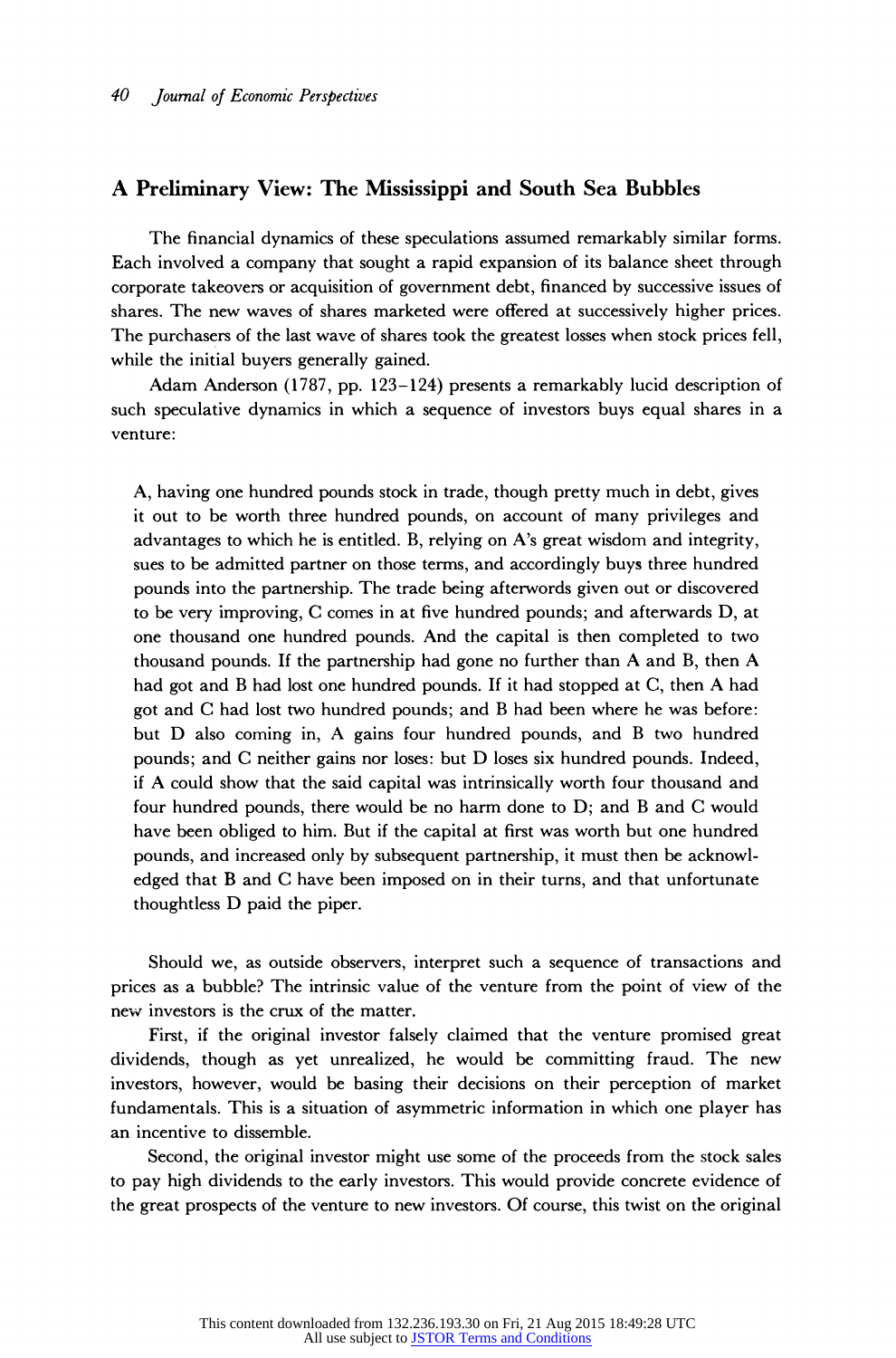**fraud is known as a Ponzi scheme; but since the "pidgeons" are acting on their view of market fundamentals, there is still no bubble.** 

**Third, the great future earnings may actually materialize, thereby satisfying all investors. This result is typical of the early stages of successful companies; and the sequence of stock issues at increasing prices would neither surprise a modern investment banker nor raise the eyebrows of the SEC. In this case, the promised market fundamentals would actually materialize.** 

**Fourth, the projected future earnings, though based on the best available evidence, may fail to materialize. If the evidence of failure appears suddenly, the share price will suffer a precipitous decline causing late buyers vociferously to regret their purchases. Hindsight will readily identify the blind folly of the investors and, if it is extreme enough, perhaps categorize the event as a bubble. In fact, the traditional definition of a bubble, as in Palgrave (1926, p. 181) is "any unsound commercial undertaking accompanied by a high degree of speculation." If the undertaking appeared sound at the start, however, and only looks foolish in hindsight, economists should classify this event as being driven by market fundamentals.** 

**Finally, all investors may perfectly understand that the venture has no chance of paying large dividends, but that a sequence of share buyers at ever increasing prices is available. Investors buy in on a gamble that they will not be in the last wave of buyers. The modern economics literature refers to this scenario as a bubble or chain letter. We now consider if the Mississippi and South Sea episodes can fit only in the last category.** 

# **John Law and the Fundamentals of the Mississippi and South Sea Bubbles**

#### **John Law's Financial System**

**Both the Mississippi and South Sea Bubbles can be best understood in the context of the monetary theory and system created by John Law. Law is not well-known today, but Schumpeter (1954, p. 295), for example, is unreserved in praising him: "He worked out the economics of his projects with a brilliance and, yes, profundity which places him in the front ranks of monetary theorists of all times."** 

**Law (1705) sketched a monetary theory in an environment of unemployed resources. In such an environment, he argued (1760, pp. 190-91), an emission of paper currency would expand real commerce permanently, thereby increasing the demand for the new currency sufficiently to preclude pressure on prices. To finance a great economic project, an entrepreneur needed only the power to create claims which served as a means of payment. Once financed, the project would profit sufficiently from the employment of previously wasted resources to justify the public's faith in its liabilities.**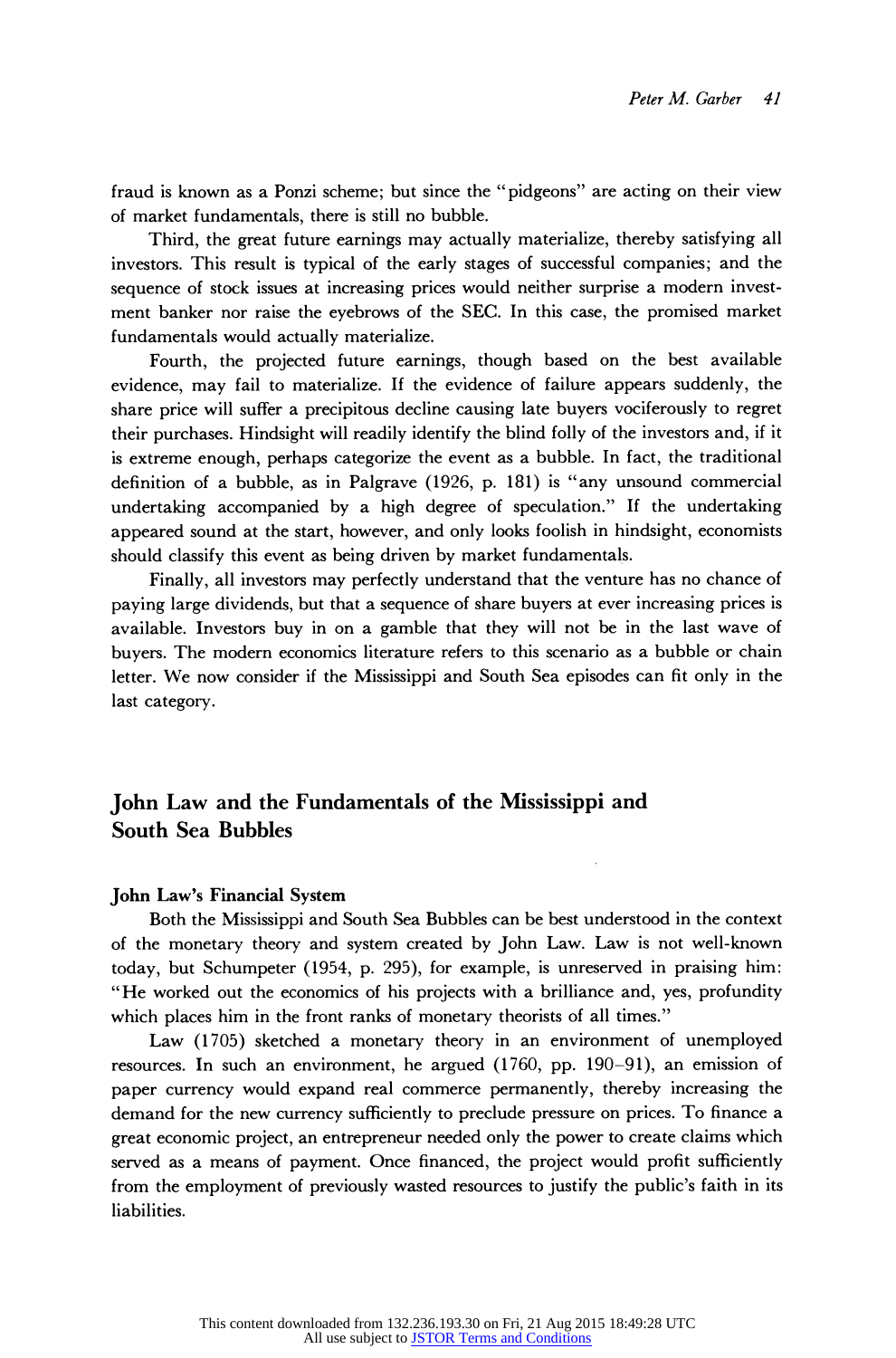**Economic policy advocates and their ideas, good or bad, float to the surface only when they provide a convenient pretext for politicians to impose their preferred schemes. Law's idea got its chance in France in 1715. France had been bankrupted by the wars of Louis XIV. In a situation similar to the current debt problems of less developed countries, it had repudiated part of its debt, forced a reduction in interest due on the remainder, and was still in arrears on its debt servicing. High taxes, combined with a tax system full of privileges and exemptions, had seriously depressed economic activity.** 

**The French economic environment was well-suited for Law's scheme, and he quickly convinced the Regent to permit him to open a conventional, note-issuing bank in June 1716, the Banque Generale. In August 1717, Law organized the Compagnie d'Occident to take over the monopoly on trade with Louisiana and on trade in Canadian beaver skins. (This line of business is the source of the word "Mississippi" in characterizing Law's system.) To finance the company, Law took subscriptions on shares to be paid partly in cash but mostly in government debt. He then converted the government's debt into rentes, offering the government an interest rate reduction. The idea was to establish a solid "fund of credit," a certain cash inflow which, when capitalized, could be leveraged to undertake the grand commercial schemes which lay at the heart of Law's economic theory. The nature of Law's scheme was that finance of the operation came first; expanded commercial activity would result naturally once the financial structure was in place.** 

**In effect, the French privatized the treasury under Law's plan, and had only to wait for the general commercial expansion promised by Law's theory to materialize and to support the market prices of the company's shares.** 

#### **John Law's Finance Operations**

**The Company d'Occident did increase its commercial activity, obtaining the tobacco monopoly in September 1718 and the Senegalese Company (trade with Africa) in November 1718.4 In January 1719, the Banque General was taken over by the regent and renamed the Banque Royale, with a note issue guaranteed by the crown. Law remained in control of the new bank. In May 1719, he acquired the East India Company and the China Company; and he reorganized the entire conglomerate as the Compagnie des Indes, an organization which monopolized all French trade outside Europe.** 

**On July 25, 1719, the Compagnie purchased the right to mint new coinage for 50 million livres tournois to be delivered in 15 monthly payments.5 To finance this expenditure, Law issued 50,000 shares at 1000 livres per share to cover this acquisition, requiring share buyers to hold five previously issued shares. Share prices rose to 1800 livres.** 

**<sup>4</sup>This necessarily brief outline of Law's experiment is based on descriptions in Harsin (1928), Faure (1977), and Murphy (1986).** 

<sup>&</sup>lt;sup>5</sup>The livre tournois was the unit of account and was officially valued at weights of gold or silver which **varied during Law's regime. See Figure 2 for changes in the official gold definition of the livre tournois.**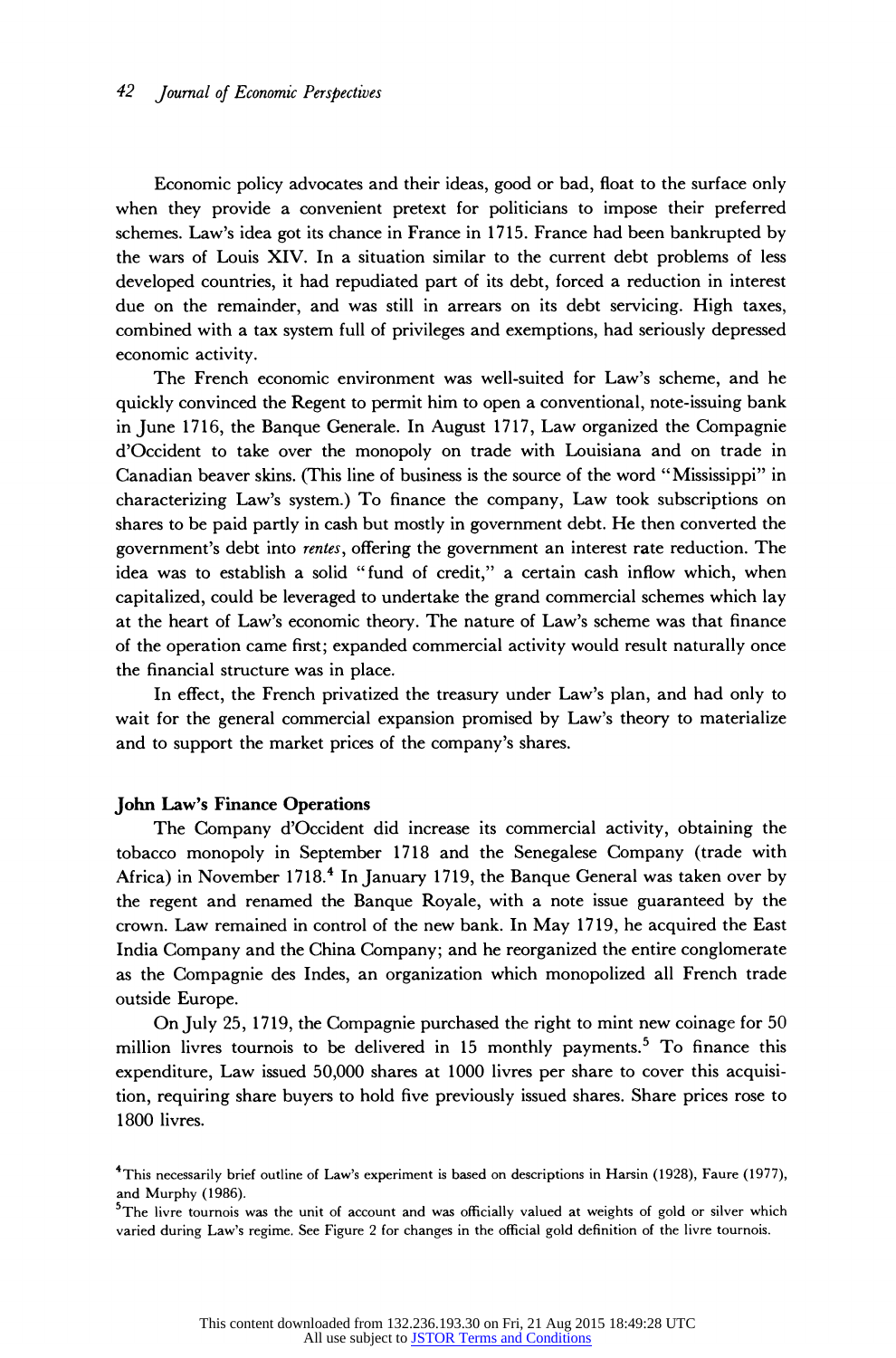**In August 1719, Compagnie bought the right to collect all French indirect taxes for a payment of 52 million livres per year. The takeover of the administration of the tax system was in line with Law's views that a simplified fiscal regime would benefit commerce and reduce the costs of collection. Law thought that taxes should be broad-based and few, with no exemptions or privileges. He set about reorganizing the personnel of the tax system, since a reduced collection cost would be a source of company profit. In October 1719, he took over the collection of direct taxes. Share prices rose to 3000 livres.** 

**Finally, Law determined to refund most of the national debt through the Compagnie des Indes, an amount with a face value of 1500 million livres. The face value of the entire debt was estimated by Harsin (1928) at about 2000 million livres; the market value of the debt was well below the par value because of previous defaults and arrearages.** 

**To finance the debt acquisition, Law undertook a sequence of three stock sales on September 12, September 28, and October 2, 1719. In each offering, the Compagnie sold 100,000 shares at 5000 livres per share payable in 10 equal monthly payments. Payment could be made either at par in rentes or in the notes of the Banque Royale. Thus, by August 1720, enough would have been raised to acquire the face value of the debt.** 

**Acquiring the debt would create a huge "fund of credit," a steady income flow from the government, which could be used as equity against any potential commercial venture of the Compagnie. Simultaneously, the Compagnie would reduce the interest paid by the state to 3 percent per year. After these operations, share prices rose to 10,000 livres in October 1719.6** 

**Law attained maximum power in January 1720 when he was made France's Controller General and Superintendant General of Finance. As an official he now controlled all government finance and expenditure and the money creation of the Banque Royale. Simultaneously, he was the chief executive officer of a private firm that controlled France's overseas trade and the development of its colonies, that collected France's taxes, that minted its coins, and that held the bulk of France's national debt. The king was a principal shareholder of the firm. It must have been obvious to all that the Compagnie would find no government or financial obstacle to its undertaking any commercial scheme that it chose. Surely no economist has since had as perfect a set of conditions for testing a major economic theory as those possessed by Law. Figure 1 illustrates the Mississippi bubble. The phase of price increase is associated with the expanding activity of the company at this time.** 

**In the end, however, the commercial scheme chosen was to print money. Starting with the July 1719 stock issue, the Banque Royale had increased its note issue to** 

<sup>&</sup>lt;sup>6</sup>The approximately 540,000 shares outstanding would then have had a market value of 5.4 billion livres, **somewhat less than four times the face value of the rentes which were the most tangible assets of the Compagnie. For perspective, Law himself estimated the national wealth of France at 30 billion livres. Of the shares outstanding, the king held 100,000 shares. In addition, the Compagnie held 100,000 shares which it could sell. Researchers of the Mississippi and South Sea episodes treat the quantity of own shares held by the companies as significant.**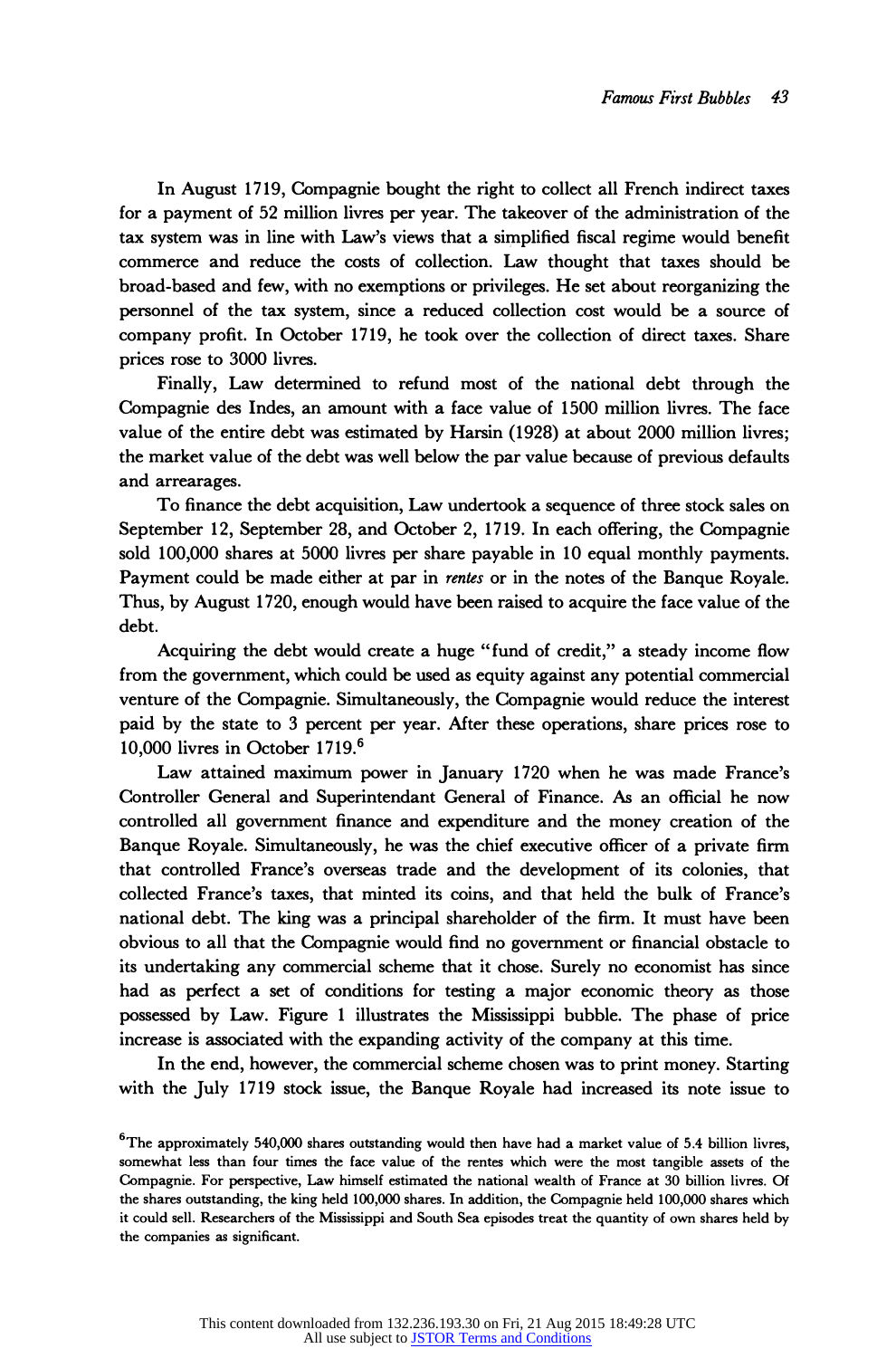

### **Figure I Compagnie des Indes Stock Price**

**facilitate the stock sales. Each government authorization of a share expansion simultaneously authorized a note emission. For example, with only 159 million livres in notes previously authorized, the Banque received authorization to emit 240 million livres on July 25, 1719. A further 240 million livre expansion was associated with the September and October share sales. Additional note issues of 360 million and 200 million livres occurred on December 29, 1719 and February 6, 1720, respectively, without new share issues. For comparison, Harsin (1928) estimates the total specie stock of France at about 1.2 billion livres.** 

**By the end of January 1720, share prices had begun to fall below 10,000 livres because of increasing attempts to convert capital gains into a gold form. The falling price of shares threatened Law's ability to use his "fund of credit" to begin a commercial expansion.** 

**In January 1720, Law began to act against the use of specie in payments by prohibiting payments above 100 livres in metallic money. On February 22, 1720, the Compagnie took over direct control of the management of the Banque Royale; and the Banque Royale's notes were made legal tender for payments above 100 livres.7** 

**<sup>7</sup>Simultaneously, the king sold his 100,000 shares back to the company at 9000 livres per share. Three hundred million livres would be deposited in the king's accounts in the Banque immediately with the rest to be paid over 10 years.**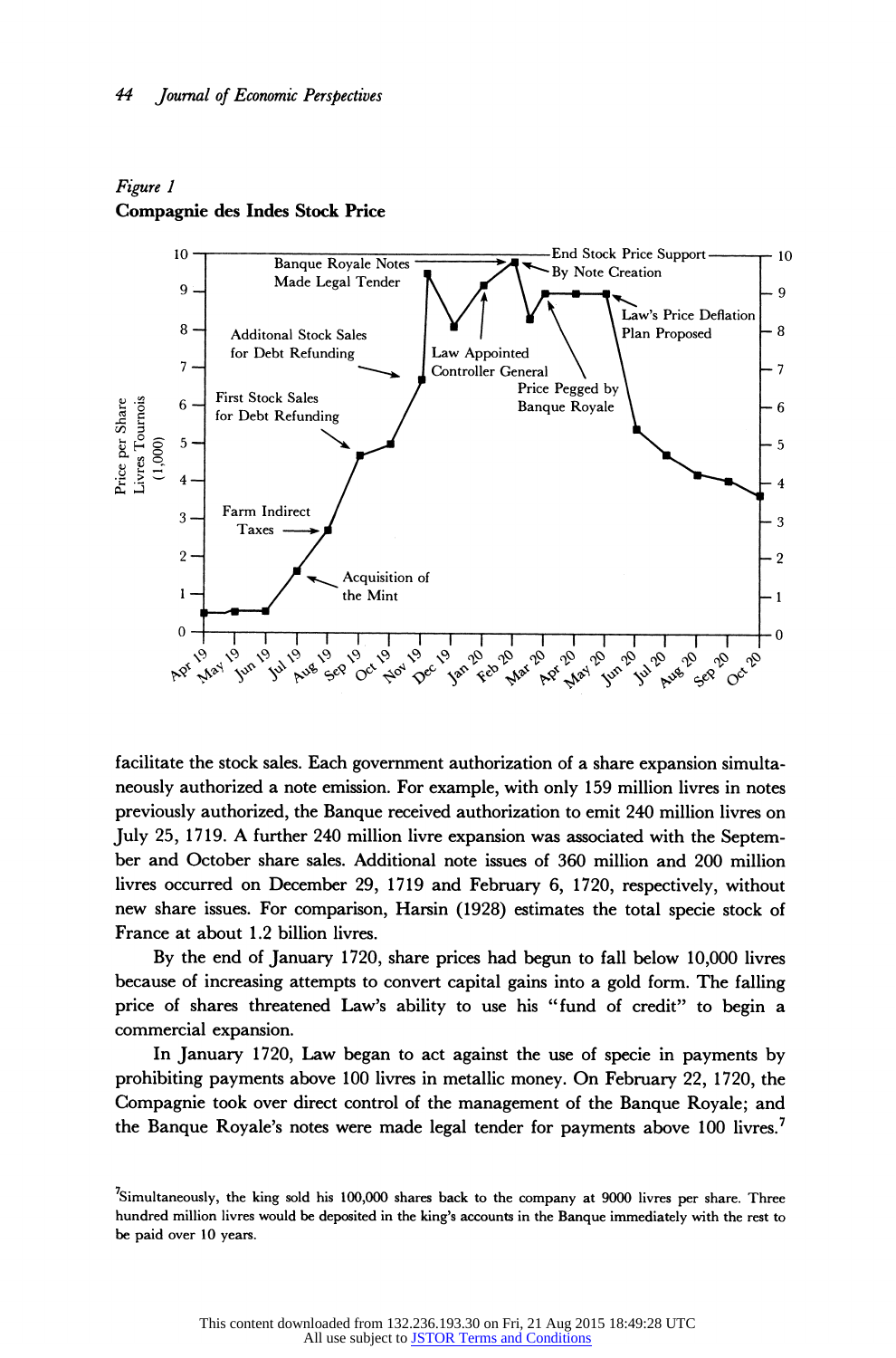**Simultaneously, the Compagnie ceased supporting the price of its shares with banknotes, precipitating a sharp price decline.** 

**Law criticized unsophisticated share holders trying to convert shares to the concrete form of gold because there was not enough gold in the kingdom to satisfy such an attempt. He believed that the high share value was justified by the Compagnie's prospects. Law stated that the shares had high value only if they were regarded as a capital investment, to be bought and sold infrequently, held by people content to receive their yields as a flow of dividends which he claimed was somewhat higher than the prevailing interest rate.8** 

**On March 5, 1720, share prices were pegged at 9000 livres: the Banque Royale now intervened directly to exchange its notes for Compagnie stock. Effectively converting shares into banknotes with a denomination of 9000 livres, this policy was a realization of Law's theory that a commercial enterprise could finance itself with emissions of circulating debt. Until its termination on May 21, 1720, the pegging scheme generated legal tender note expansions of 300 million, 390 million, 438 million, and 362 million livres on March 25, April 5, April 19, and May 1, respectively, to absorb sales by shareholders. Thus, the Banque's legal tender note circulation doubled in about one month.** 

**This also was a doubling in the money stock, since the metallic stock had disappeared. In an effort to drive out metallic currency and to maintain the facade of note convertibility, Law had simultaneously imposed a series of drastic devaluations of specie in terms of livre tournois. As a result of this dramatic monetary expansion, the average monthly inflation rate from August 1719 through September 1720 was 4 percent, with a peak of 23 percent in January 1720. The index of commodity prices increased from 116.1 in July 1719 to 203.7 in September 1720 (Hamilton, 1936). See Figure 2 for a time series of the price level and the Bank Royale notes in circulation.** 

**Deciding that he had fixed the price of shares at too high a level, Law proposed a drastic deflation on May 21, 1720. Share prices would be reduced from 9000 to 5000 livres in seven stages ending on December 1. Notes would be reduced in value to 50 percent of their face value. Thus, by December, there would remain only 2.3 billion livres in paper (1.3 billion in notes and 1 billion in stock). This reduction was actually accomplished by various other means. Law's plan simply to write down the value of the notes in terms of livre tournois was abandoned when he was thrown from office at the end of May 1720. He was, however, quickly reappointed and presided over the deflation.** 

**By October 1720, only 1.2 billion livres of notes remained in circulation (of a peak of 2.7 billion) and 1.2 billion livres of specie reappeared. Specie was rapidly revalued to the definition that it had at the start of 1720. By December 1720, the price level had fallen to 164.2. Thus, the share price decline starting in 1720 represents a period of share price pegging by the bank-that is, the monetization of shares-and the purposeful monetary deflation undertaken by Law.** 

**8See Harsin's (1928, p. 180) citation of Law's Deuxieme Lettre sur le nouveau system des finances.**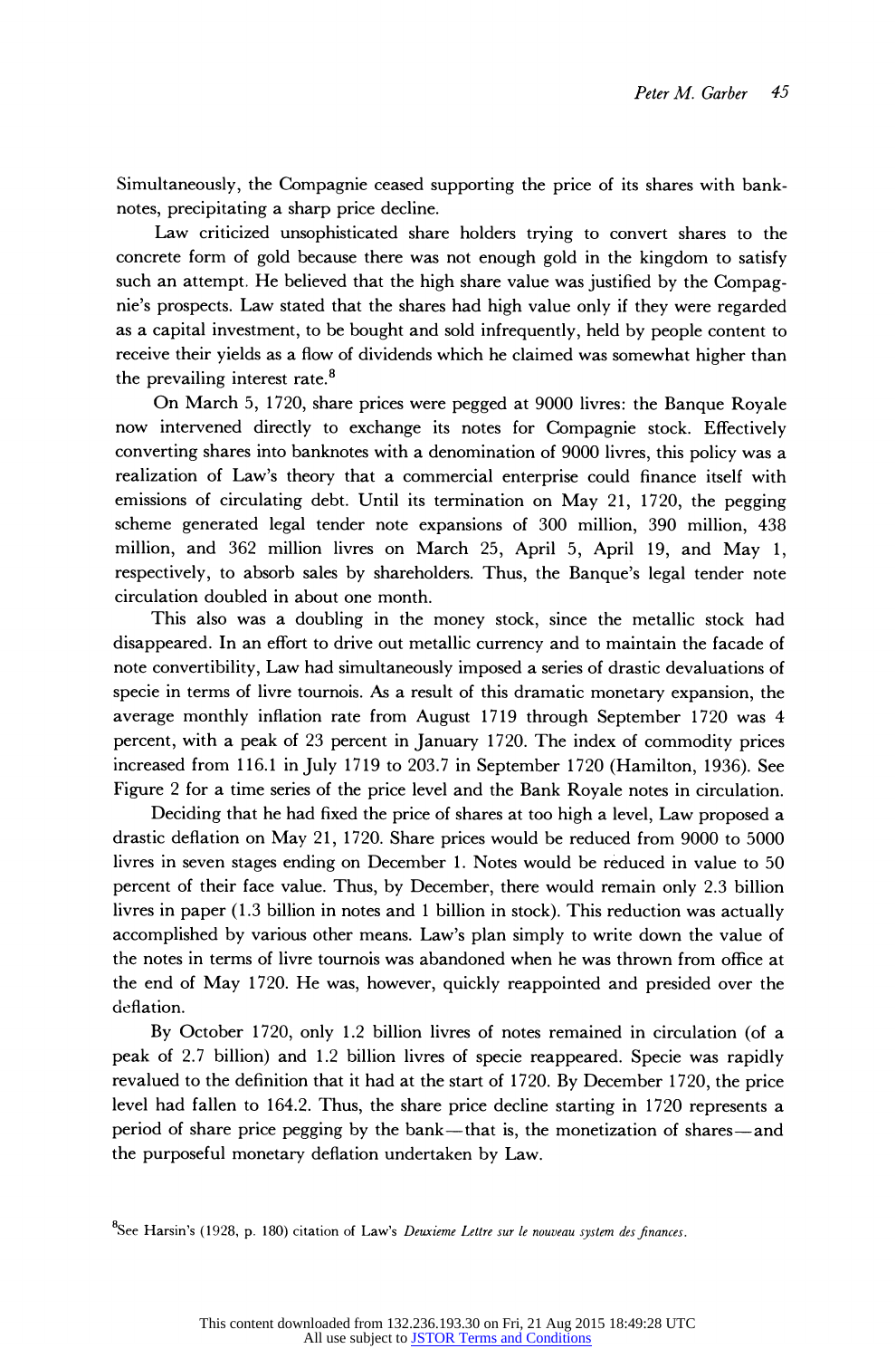

**Figure 2 Mississippi Bubble Money and Price Data** 

**The price of the Compagnie's shares fell to 2000 livres in September 1720 and to 1000 livres by December. Law's enemies were now in a position to impose policies hostile to the Compagnie, notably a confiscation of two-thirds of the shares outstanding. The share price fell to 500 livres by September 1721, approximately its value in May 1719.** 

#### **A Rehash of Mississippi Market Fundamentals**

**Should economists sum up the increasing stock prices of the Compagnie des Indes only as the "Mississippi bubble"? After all, behind the price rise lies Law's program to revitalize the French economy through financial innovation and fiscal reform. Law's theory was plausible and even has many modern manifestations, and he was an effective propagandist. Investors also could readily observe Law's astounding rise to power. At each stage, as the implementation of the economic experiment became ever more likely, they had to factor the possibility of success into the share prices of the Compagnie de Indes.** 

**The downward slide of share prices is even easier to understand, given the radical shifts in monetary policy and the intimate connection of Compagnie shares to Banque Royale note emissions. The final fall to original share values was driven by Law's fall from power and the accession of his enemies, who aimed to dismantle the Compagnie.** 

**That Law's promised expansion never materialized does not imply that a bubble occurred in the modern sense of the word. After all, this was not the last time that a**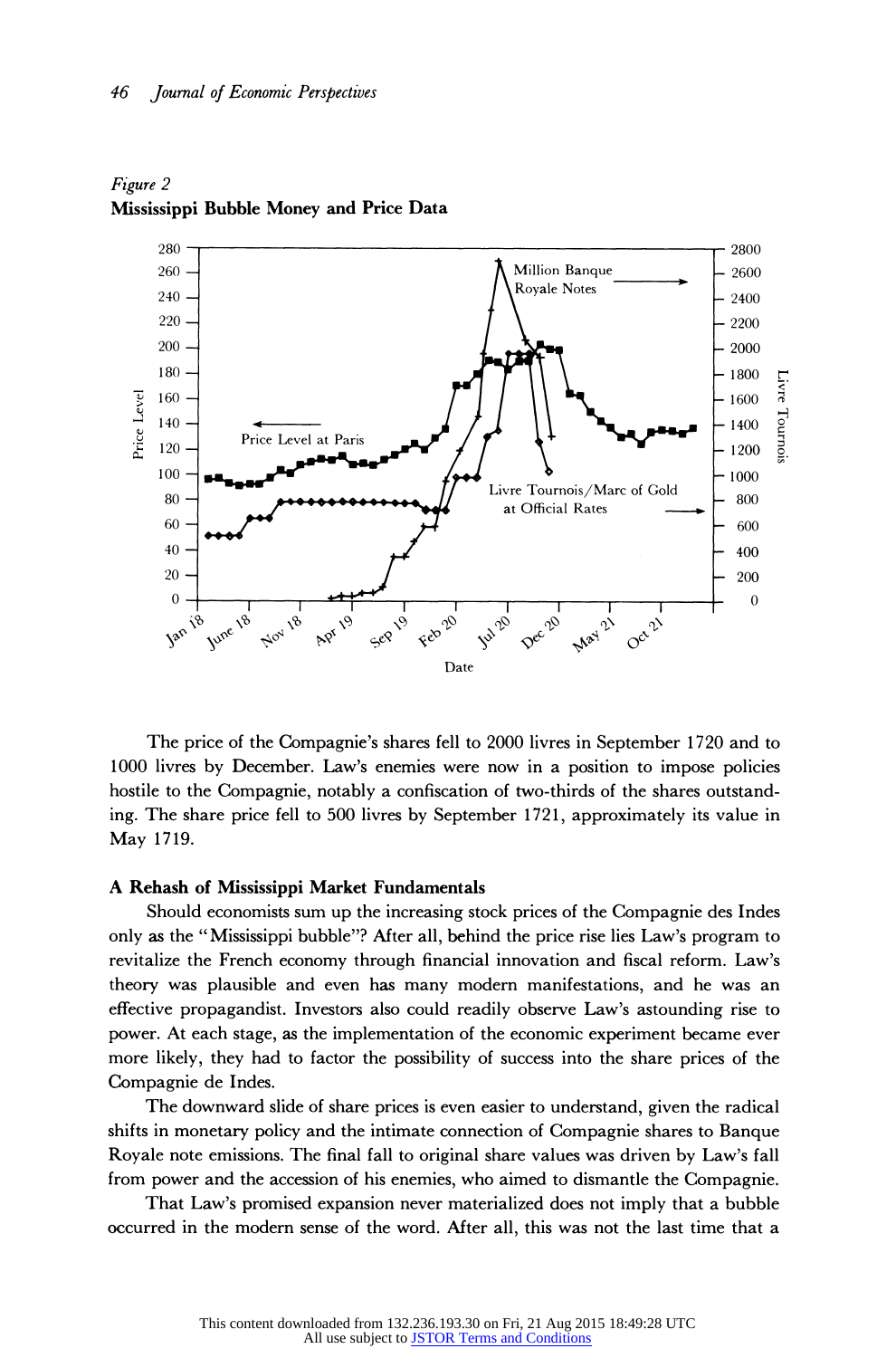**convincing economic idea would fracture in practice. One respectable group of modern economists or another have described Keynesian economics, supply side economics, monetarism, fixed exchange rate regimes, floating exchange rate regimes, and the belief in rational expectations in asset markets as disastrously flawed policy schemes. Indeed, elements of the first three were primary components in Law's scheme.** 

**Only after the experiment had been run could investors have known that the idea was flawed. That they referred to the ensuing collapse and their after-the-fact foolishness as a bubble should not confuse economists' interpretation of the event. According to the modern definition, the event is easily explainable on the basis of market fundamentals. For a finance operation to be successful always requires a certain degree of sustained confidence from investors. Finance serves as the spearhead of corporate rationalization. In any leveraged buyout or corporate acquisition, high securities prices come first and are followed only gradually by expanded revenues. If investors suddenly lose confidence, they may turn a potentially profitable restructuring into a bankruptcy.** 

**Law's scheme was more audacious than the normal Wall Street operation in that he was attempting a corporate takeover of France. But Law's principle was also that finance came first; the financial operation and the expansion of circulating credit was the driving force for economic expansion. From a modern perspective, this idea is not flawed. It is the centerpiece of most money and macroeconomics textbooks produced in the last two generations and the lingua franca of economic policymakers concerned with the problem of underemployed economics.** 

# **Law's Shadow: The South Sea Bubble**

**Following Law's scheme to refinance the French debt, the South Sea Company launched a similar plan to acquire British government debt in January 1720.9 The financial operations of the British scheme, however, were much simpler than those of Law: the South Sea Company was not involved in large-scale takeovers of commercial companies nor in government functions such as the mint, the collection of taxes, or the creation of paper money.** 

**The British debt in 1720 amounted to approximately 50 million pounds. Of this, 18.3 million was held by the three largest corporations: 3.4 million by the Bank of England, 3.2 million by the East India Company, and 11.7 million by the South Sea Company. Redeemable government bonds held privately amounted to 16.5 million; these could be called by the government on short notice. About 15 million pounds of the debt was in the form of irredeemable annuities: long annuities of between 72 and 87 years and short annuities of 22 years in maturity. Neal (1988) discusses the nature of these annuities.** 

<sup>&</sup>lt;sup>9</sup>I have taken the factual information in this section primarily from Scott (1911) and Dickson (1967).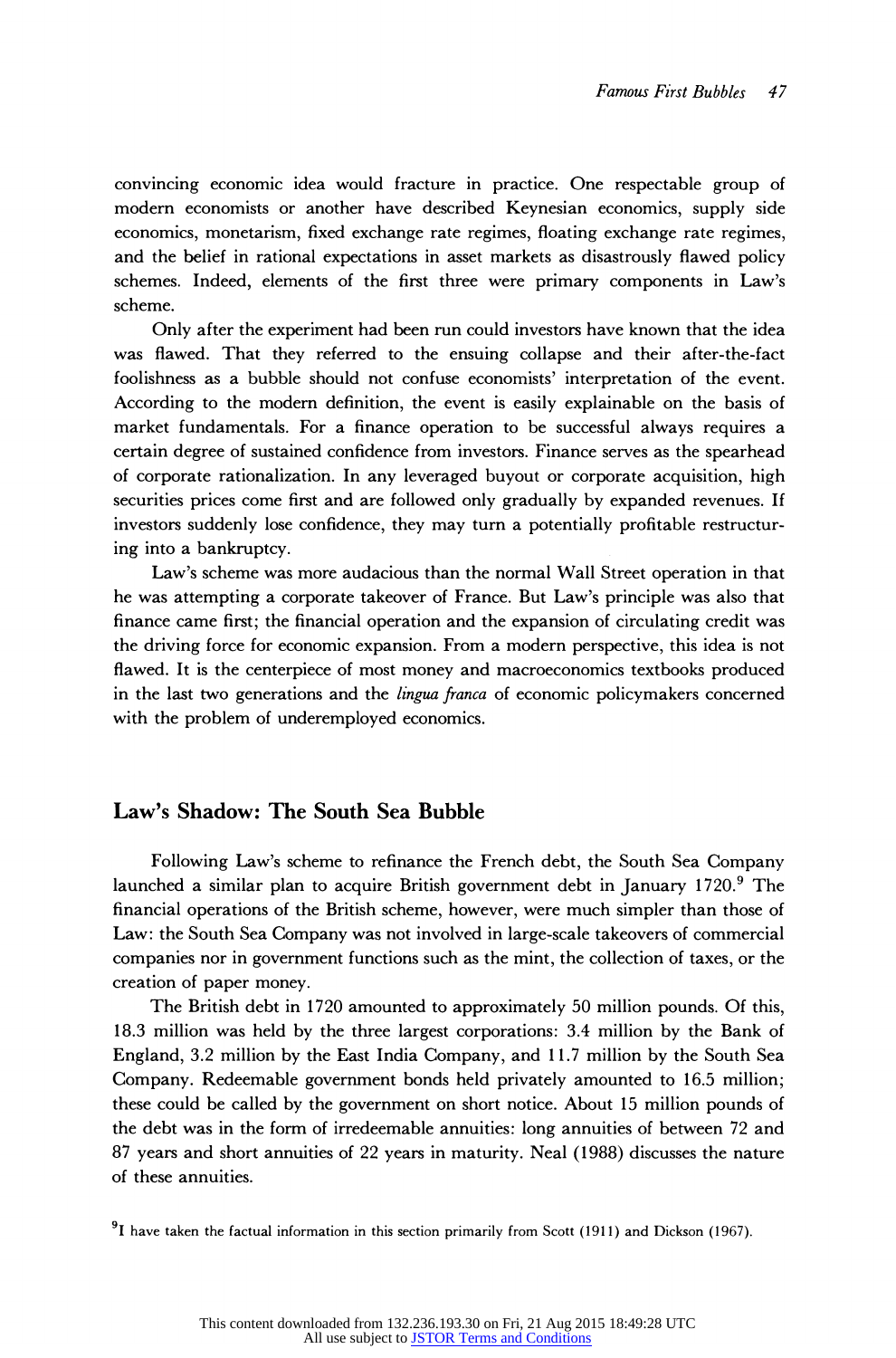#### **The Refunding Agreement**

**In 1720, the assets of the South Sea Company consisted of monopoly rights on**  British trade with the South Seas—that is, the Spanish colonies of South America—and **its holdings of government debt. It was well-known that British trade with the South Americas was effectively blocked by the Spanish, so only the holdings of government debt are important to the economic story. After competitive bidding between the South Sea Company and the Bank of England, the bill permitting the South Sea Company to refund the debt had its first passage in Parliament on March 21, 1720. To acquire this right, the company agreed to pay the government up to 7.5 million pounds if it managed to acquire the 31 million pounds of debt in noncorporate hands.** 

**To finance the debt acquisition, the Company was permitted to expand the number of its shares, each of which had a par value of 100 pounds. For each 100 pounds per year of the long and short annuities acquired the company could increase the par value of its shares outstanding by 2000 pounds and by 1400 pounds, respectively. For each 100 pound par value of redeemables acquired, it could increase its stock issue by 100 pounds.10 The interest to be paid by the government on the debt acquired by the Company was 5 percent per year until 1727 and 4 percent per year thereafter. This would imply a substantial reduction in the annual debt servicing costs of the government.** 

#### **The Purchase of Parliament**

**Conditional on the passage of the refunding act, the South Sea Company paid bribes to leading members of Parliament and favorites of the king totalling 1.3 million pounds (Scott, 1911, p. 315). Also, in the sequence of stock subscriptions through August 1720, numerous members of Parliament and of the government participated; and most received large cash loans from the Company on their shares. For example, 128 members of Parliament acquired shares in the first cash subscriptions for shares, 190 in the second subscription, 352 in the third subscription, and 76 in the fourth subscription. The total par value of shares acquired by them was 1.1 million pounds. For peers, the participation was 58 in the first subscription, 73 in the second subscription, 119 in the third subscription, and 56 in the fourth subscription. The total par value for peers was 548,000 pounds. Prior to the refunding operation, the par value of South Sea shares outstanding was 11.7 million pounds; and this was increased to 22.8 million pounds by the end of the speculation. Thus, people in powerful positions in Parliament took 17 percent of the additional shares created. In addition, as Dickson (1967, pp. 108-109) explains, 132 members of Parliament received 1.1 million pounds and 64 Peers received 686,000 pounds in loans against shares.** 

**<sup>10</sup>Quantities of shares were designated in terms of total par value issued. Most research on the episode has continued this convention and has emphasized the difference between the market and par value of shares. The company was free to set the exchange rate between shares and debt. It valued the shares exchanged at well above the par value, leaving it an excess of authorized shares which it was free to market. Scott (1911) labelled these surplus shares the company's "profits" from the conversion. The curious view that a company's holdings of its own shares represents an asset has been replicated in recent examinations of South Seas; for instance, Dickson (1967, p. 160) lists the company's holdings of its own stock among its assets.**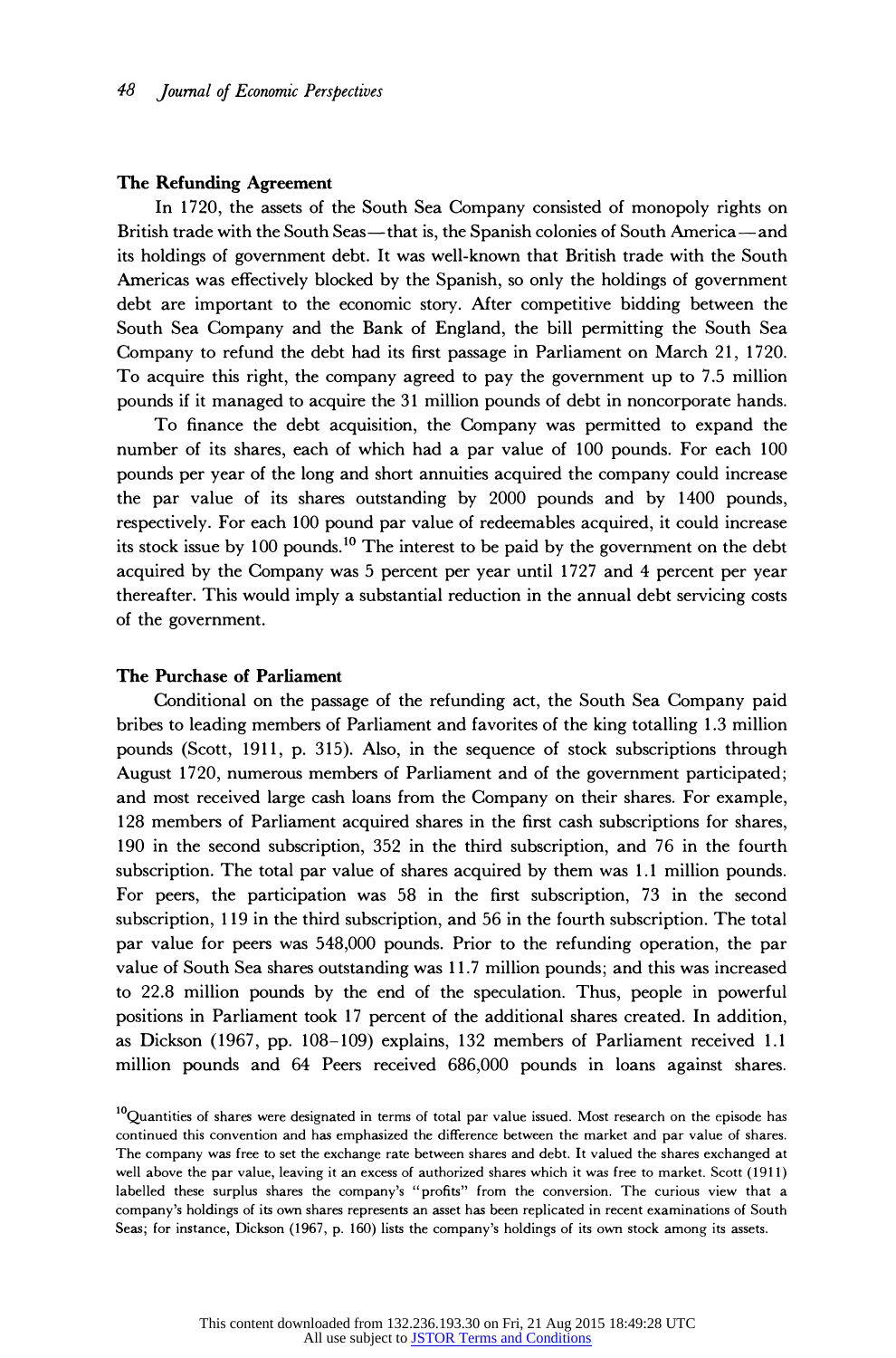**Members of the government acquired 75,000 pounds of shares at par value in these subscriptions.** 

**While these bribes add a sinister appearance to the episode, they were not themselves a signal of impending fraud. At the time, bribery was not an unusual practice for a company seeking favors from a Parliament well-positioned to block any profitable venture unless its members received their cut.** 

**Indeed, that Parliament and the government supported the refunding so enthusiastically must have served as a signal that official cooperation in South Sea's ventures had been purchased. To the extent that members of Parliament held shares, they would have no interest in thwarting any commercial projects that the Company might propose in the future. Given Law's influential theories of commercial expansion, the equity in the South Sea Company could then have been leveraged to undertake those commercial projects that would drive the economy to a higher employment equilibrium. The income generated, accruing to the Company without hindrance of Parliament, could then have justified the initial value of the equity.** 

#### **South Sea Finance Operations**

**Figure 3 depicts the movement of South Sea share prices during the speculation. Starting at about 120 pounds per 100 pound par value share in January 1720, prices moved upward as the refunding proposal was negotiated. With the passage of the refunding act on March 21, prices jumped from about 200 to 300.** 

**To finance the contracted bribes and to make loans to shareholders, the Company offered two subscriptions of shares for cash on April 14 and April 29. In the first subscription, 22,500 shares were issued at a price of 300 pounds per share; one-fifth of the price was required immediately in cash with the remainder due in eight bimonthly installments. In the second, 15,000 shares were subscribed at a price of 400 pounds; one-tenth was required immediately in cash with the remainder due in nine payments at three or four month intervals. From these issues, the Company immediately realized about 2 million pounds to pay its bribe commitments.** 

**The first debt conversion aimed at convincing the holders of the irredeemable annuities to agree to an exchange for South Sea shares. Subscriptions began on April 28. The Company announced its conversion terms on May 19, allowing holders of the debt one week to accept or reject the offer.** 

**Scott (1911, Vol. III, pp. 308-314) extensively discusses the conversion terms, which depended on the type of annuity. As an example, the holders of 100 pound long annuities were offered 700 pounds par value of stock (7 shares) and 575 pounds in bonds and cash. At the time of the offer, South Sea shares were selling for about 400 pounds, so the value of the offer was about 3375 pounds for a long annuity. Scott (p. 310) estimates the market value of the annuity at about 1600 pounds prior to the conversion attempt. Since annuity holders would not lose unless share prices fell below 146 pounds, the offer was highly attractive.** 

**All government creditors who had subscribed prior to the announcement assented to the Company's terms. According to Dickson (1967, pp. 130-132) the Company therefore absorbed about 64 percent of the long annuities and 52 percent of the short**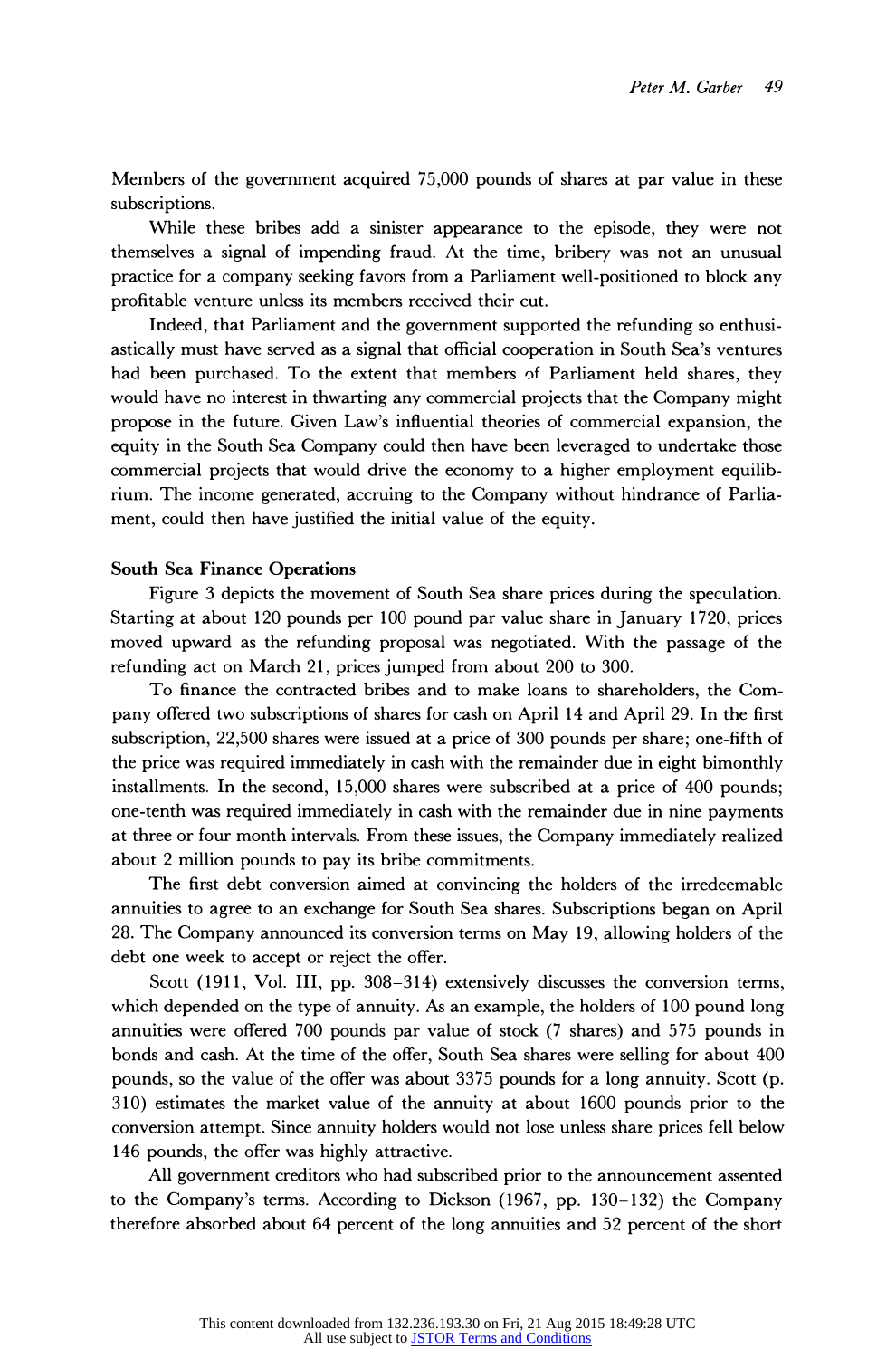

**Figure 3 South Sea Shares** 

**annuities outstanding in this subscription. As it became clear that the Company would succeed in accumulating most of the outstanding debt, share prices rose rapidly to 700 pounds.** 

**To permit it sufficient cash to engage in market price manipulation and to make loans to its shareholders, the Company undertook a third cash subscription on June 17, 1720, in which it sold a par value of 5 million pounds (50,000 shares) for a market price of 1000 pounds per share. Purchasers had to pay one-tenth down in cash (5 million pounds), with the remainder to be paid in nine semi-annual payments. Share prices immediately jumped from 745 to 950. The final cash subscription occurred on August 24. The Company sold shares with a par value of 1.25 million pounds at a price of 1000 pounds per share. One-fifth was required immediately in cash, with four additional payments at nine-month intervals.11** 

**Finally, the Company offered two additional bond subscriptions; terms for subscribing the remaining irredeemables and the redeemables were announced on August 4 and August 12, respectively. Of the outstanding 16.5 million pounds in redeemables, 14.4 million pounds were exchanged for 18,900 shares of stock. At** 

<sup>&</sup>lt;sup>11</sup> From June 24 to August 22, the transfer books of the Company were closed in preparation for a dividend **payment, so the market prices depicted in Figure 3 for this period were future prices. Neal (1988) argues that the peak price was 950 on July 1. Scott (1911) indicates a peak price of 1050, but this apparently includes the announced stock dividend of 10 percent. Following Neal, I have used the peak price of 950.**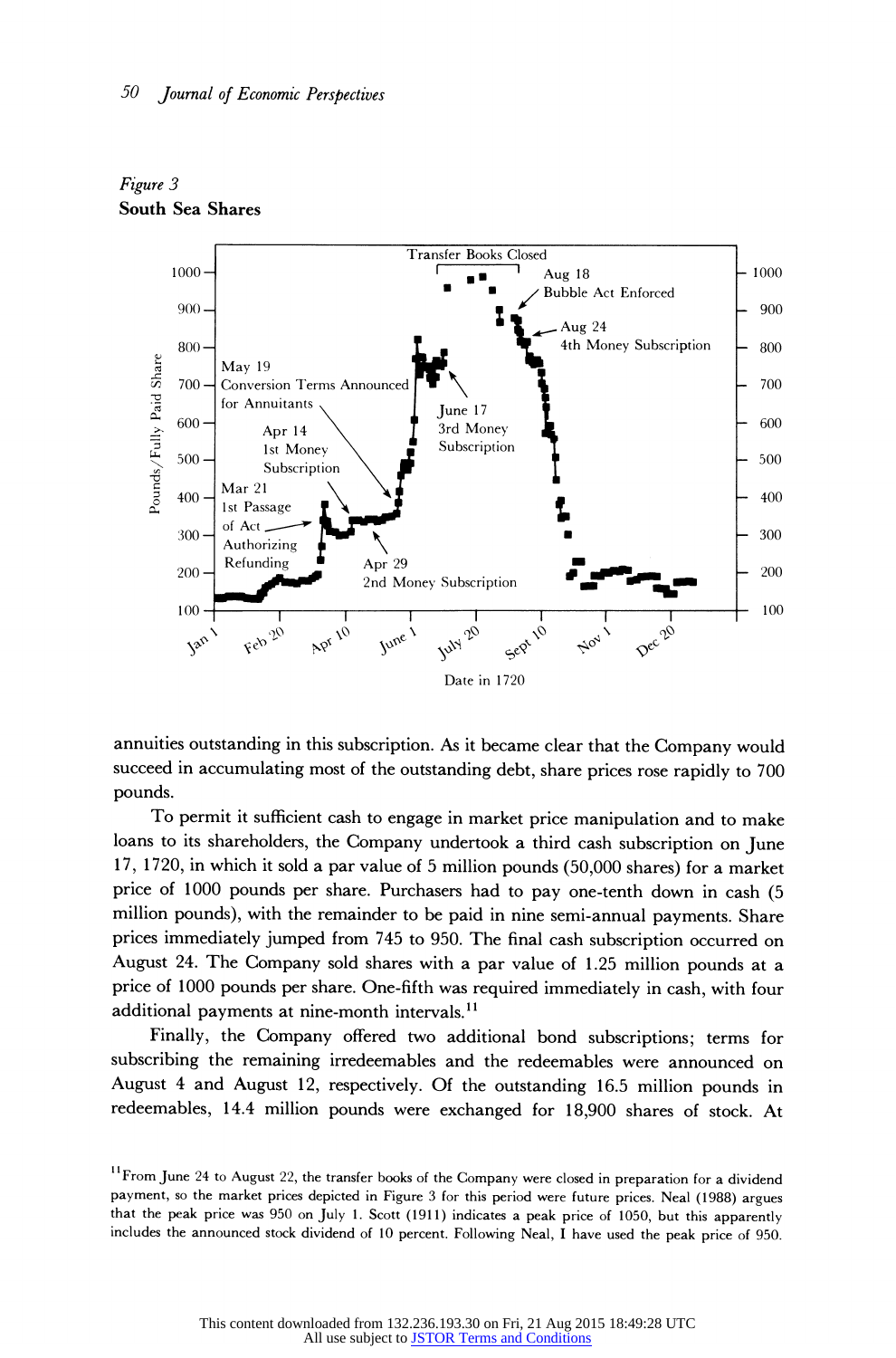**market prices of 800 pounds per share, this amounted to a price of 105 pounds per 100 pound bond. The remaining irredeemables were to be exchanged for varying amounts of stock and cash. By means of all the debt conversions, the South Sea Company acquired 80 percent of the public's holdings of the irredeemables and 85 percent of the redeemables.** 

#### **The Price Collapse**

**South Sea share prices collapsed from about 775 on August 31 to about 290 on October 1, 1720. Shares outstanding or to be issued to the public after subscribers were entered on Company registers numbered 212,012. Thus, the market value of all shares on August 31 was 164 million pounds and about 103 million pounds of that total evaporated in one month, an amount exceeding twice the value of the original, burdensome government debt.** 

**Researchers of the episode like Dickson (1967, pp. 148-152), Scott (1911, vol. III, pp. 324-328) and Neal (1988) are vague about the reason for the speed and magnitude of the decline, though they generally attribute it to the appearance of a liquidity crisis. The South Sea speculation had triggered a simultaneous upsurge in the prices of other Companies along with the creation of numerous "bubble companies." The emergence of these companies, many of which were fraudulent, generated most of the amusing anecdotes that have been transmitted to us about this speculation. Many of the companies born in the 1720 speculation were quite sound, however, notably the Royal Assurance Company and the London Assurance Company. The channeling of capital into these companies alarmed the directors of the South Sea Company, who, having paid a high price to buy the Parliament, did not wish to see potential South Sea profits dissipated by the entry of unauthorized commercial corporations. Consequently, Parliament passed the Bubble Act in June 1720 to ban the formation of unauthorized corporations or the extension of existing corporate charters into new, unauthorized ventures.** 

**When the act was enforced against some of the Company's competitors on August 18, 1720, immediate downward pressure was placed on the price of shares of the affected companies. Since the shares were mostly held on margin, general selling hit the shares of all companies, including South Seas, in a scramble for liquidity. Simultaneously, there was an international scramble for liquidity with the final collapse of Law's Compagnie des Indes in September 1720 and of a Dutch speculation. Liquidity may have been drained from English markets by these international events. Neal and Schubert (1985) provide evidence on large scale capital movements during this period.** 

**With the collapse of share prices, the Company faced the hostility of its shareholders who had participated in its debt and cash subscriptions. Parliament quickly turned against the Company, eventually forcing it to sell off part of its debt holdings to the Bank of England. Parliament eventually stripped the Directors of the Company and several government officials of their wealth (2 million pounds) and directed the payment of the proceeds to the company. Also, adjustments were made to redistribute shares among the different waves of subscribers, so that losses to later**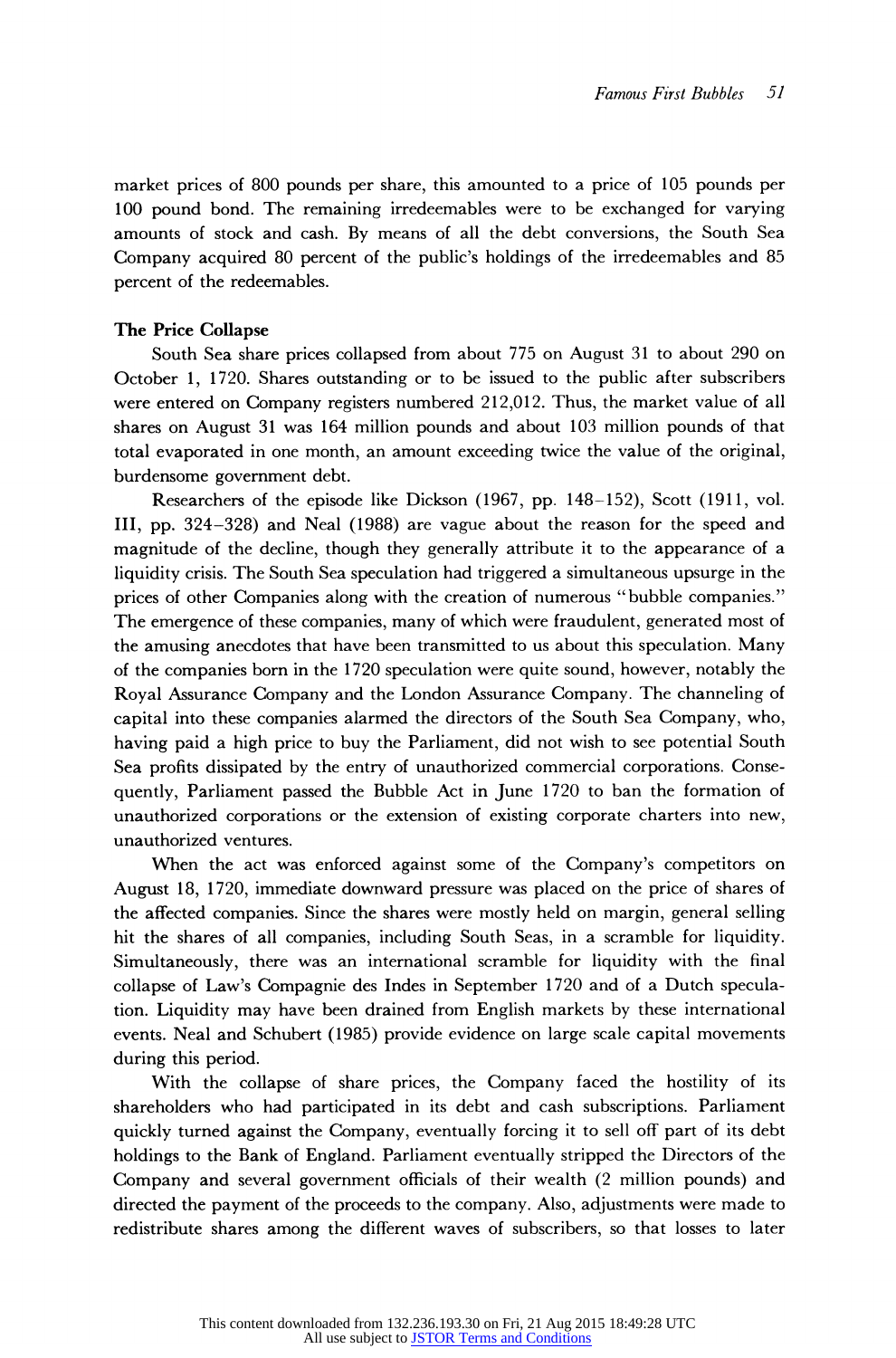**subscribers were reduced. Finally, Parliament forgave payment of the 7.1 million pounds which the Company had contracted on receipt of the conversion privilege.** 

#### **Fundamentals of the South Sea Company**

**At the beginning of September 1720, the market value of South Sea shares was 164 million pounds. The visible asset supporting this price was a flow of revenue from the Company's claim against the government of 1.9 million pounds per year until 1727 and 1.5 million pounds thereafter. At a 4 percent long term discount rate, this asset had a value of about 40 million pounds. Against this, the Company had agreed to pay 7.1 million pounds for the conversion privilege and owed 6 million pounds in bonds and bills for a net asset value of 26.1 million pounds. In addition, the Company's cash receivables were 11 million pounds due on loans to stockholders and 70 million pounds eventually due from cash subscribers. Thus, share values exceeded asset values by more than 60 million pounds. Given the dubious value of the company's cash claims, share values exceeded tangible net assets by five times or more.** 

**What intangible assets could have justified this value of the Company? Again, the answer lies in Law's prediction of a commercial expansion associated with the accumulation of a fund of credit. The Company succeeded in gathering the fund and obviously had the support of Parliament in its ventures. On this basis, Scott (1911, p. 313-314) believed that a price of 400 was not excessive:** 

**It may be added too that the great need of commerce in the first quarter of the eighteenth century was a sufficiency of capital, and so it is scarcely possible to estimate adequately, under the different conditions of the present time, the many promising outlets there were then for the remunerative employment of capital. In fact capital, organized in one single unit, might be utilized in many directions, where no single fraction of the same capital could find its way, and therefore some premium on South Sea stock was justified and maintainable.... Thus, it will be seen that the investor, who in 1720 bought stock at 300 or even 400, may have been unduly optimistic, but there was at least a possibility that his confidence would be rewarded in the future.** 

**The experiment was terminated with the liquidity crisis and the withdrawal of parliamentary support while it was still in its finance stage. In retrospect, anyone projecting commercial returns high enough to justify the higher prices of South Sea shares was probably too optimistic. Nevertheless, the episode is readily understandable as a case of speculators working on the basis of the best economic analysis available and pushing prices along by their changing view of market fundamentals.** 

### **Conclusions**

**Fascinated with the brilliance of grand speculative events, economists have huddled in the bubble interpretation and have neglected an examination of potential**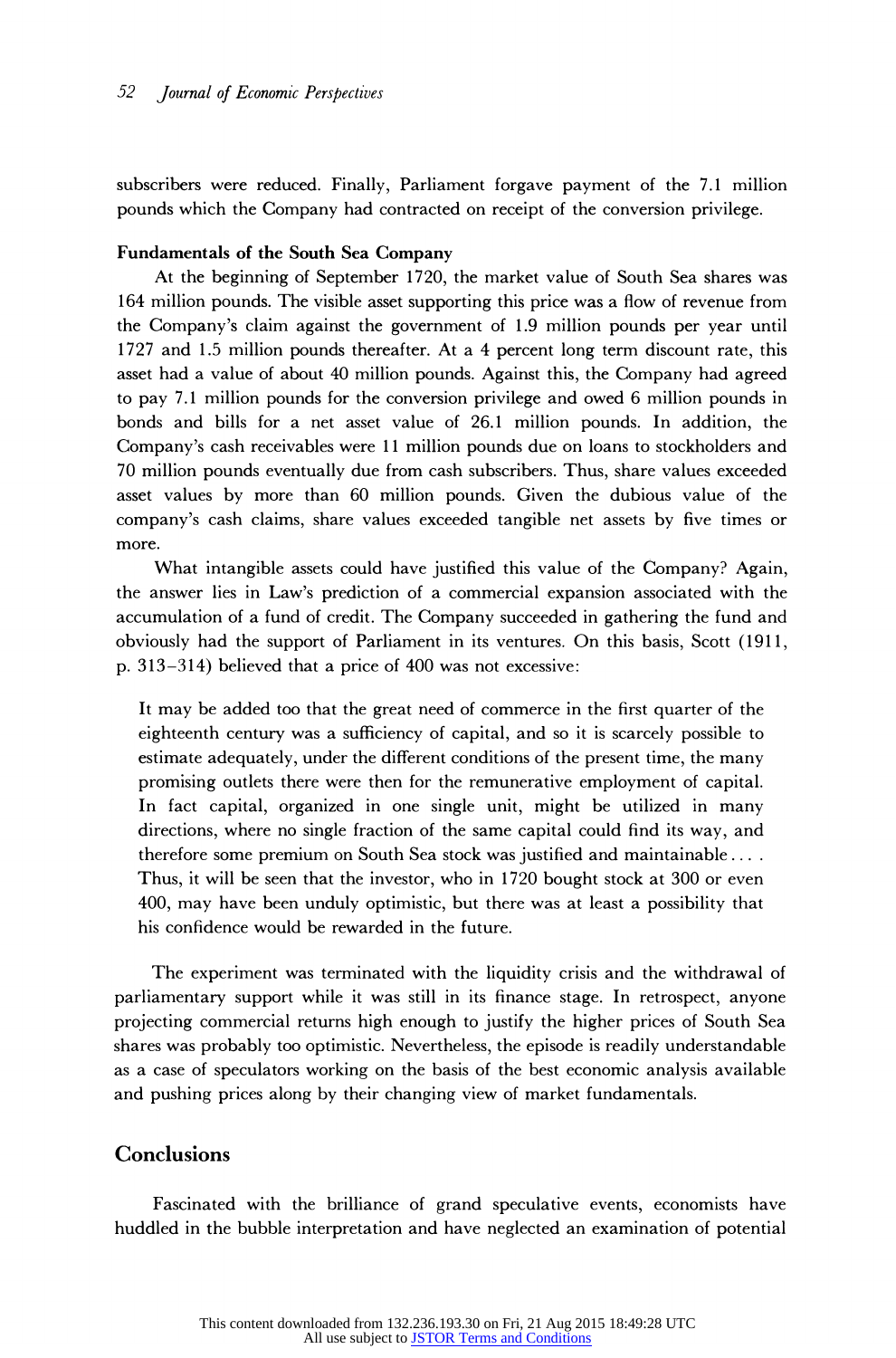**market fundamentals. The ready availability of a banal explanation of the tulipmania, compared to its dominant position in the speculative pantheon of economics, is stark evidence of how bubble and mania characterizations have served to divert economists from understanding those outlying events highest in informational content. The bubble interpretation has relegated the far more important Mississippi and South Sea episodes to a description of pathologies of group psychology. Yet these events were a vast macroeconomic and financial experiment, imposed on a scale and with a degree of control by their main theoretical architects which has not since been experienced. True, the experiment failed, either because its theoretical basis was fundamentally flawed or because its managers lacked the complex financial skills required to undertake the day-to-day tactics necessary for its consummation. Nevertheless, investors had to take positions on its potential success. It is curious that economists have accepted the failure of the experiments as proof that the investors were foolishly and irrationally wrong.** 

 $\blacksquare$  **I** have benefited from several conversations with Hershel Grossman and comments of the editors.